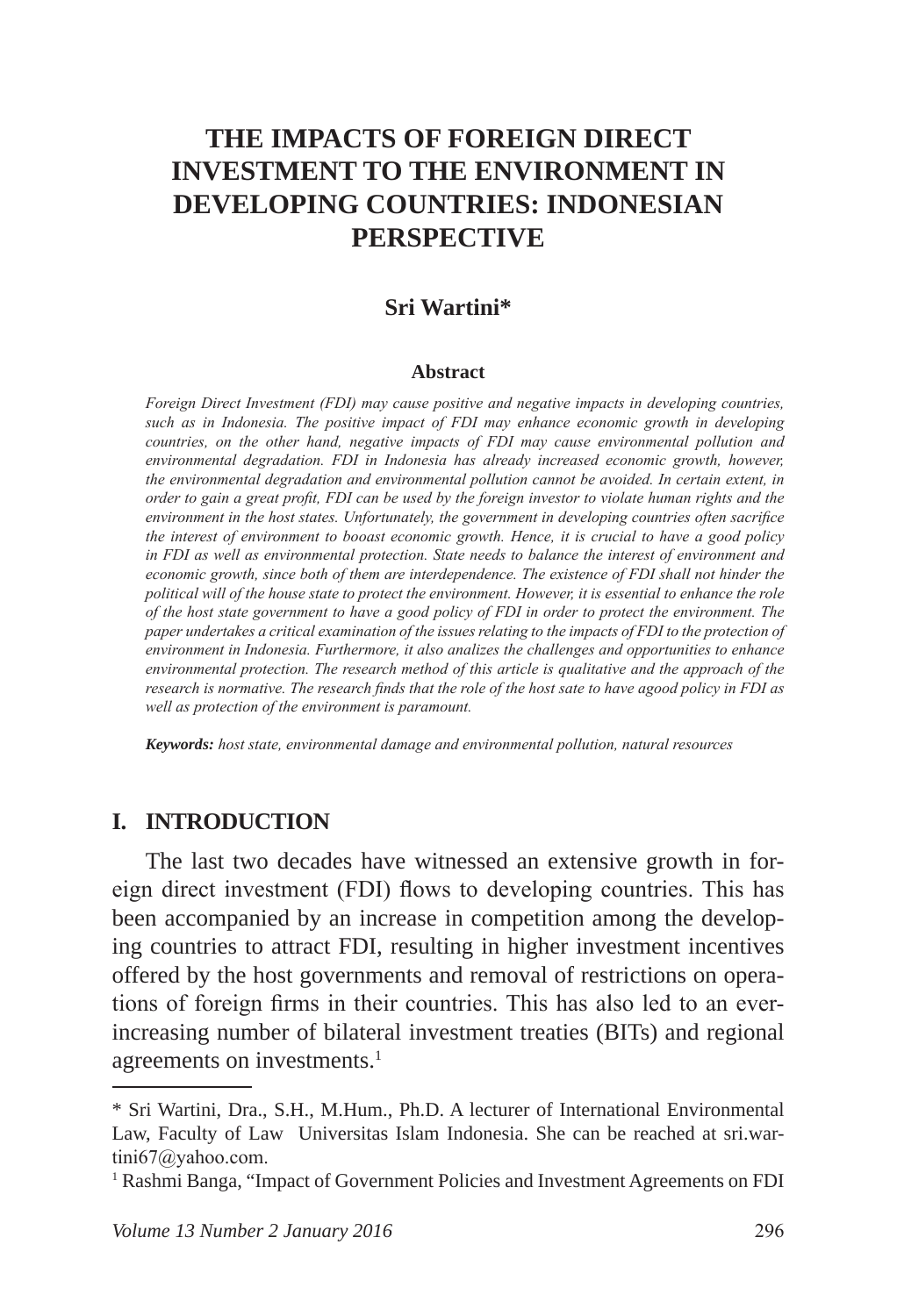#### *Jurnal Hukum Internasional*

There are many studies prove that the reasons why states or companies would like to chooce and to determine where they would like to invest their capital depens on many factors, such as (1) resource availability, (2) labor availability and cost, (3) taxation, (4) manufacturing costs, (5) exchange rates, (6) transportation costs, and (7) environmental standards with which they must comply.<sup>2</sup> Companies which own capital and invest their capital abroad can be classified that the companies doing Foreign Direct Investment (hereinafter FDI). The investment is no longer restricted to manufacturing in the country where the majority of demand for their products rests, nor where the majority of the resources that they integrate into their products are located. Now companies choose to manufacture their products where they will realize the most efficient and economic benefits  $3$ 

FDI inflows to Indonesia are becoming increasingly diversified by sector, the primary sector, including the coal, gold, oil, and natural gas industries, remains a key FDI recipient. This extractive sector experienced cross-border deals every year in the past decade. In 2012, these industries accounted for 17% of total IFDI stock in all sectors, and almost 72% of total FDI stock in the primary sector. FDI flows in agriculture, especially in food crops and plantations, have also increased considerably. Within the plantation subsector, palm oil is the most important industry for IFDI, driven by growing world demand for Indonesian exports of crude palm oil. By 2012, food crops and plantations together accounted for 7% of total inward FDI stock in all sectors, compared to 1% in 2009.4

However, in order to maintain the balance of economic growth in Indonesia which is accelerated by FDI, the government of Indonesia has to consider the protection of the environment and to achieve sustanaible development<sup>5</sup> in Indonesia. Most FDI in Indonesia are con-

Inflows " Retrieved from http://icrier.org/pdf/WP116.pdf 22 August 2015.

<sup>&</sup>lt;sup>2</sup> Teresa Edwards, "The Relocation of Production and Effects on the Global Community", *Colo. J. Int'l Envtl. L. & Pol'y*, Vol. 13 (Wnter 2992), at 183.

<sup>3</sup> *Ibid.*

<sup>4</sup> Tulus T.H. Tambunan, "Inward FDI in Indonesia and Its Policy Context**,** 2013", http://ccsi.columbia.edu/files/2014/03/Indonesia-IFDI - 5 Nov 2013 - FI-NAL 01.pdf, Retrieved on 31 August 2015.

<sup>&</sup>lt;sup>5</sup> In the report of the World Commission on Environment and Development (here-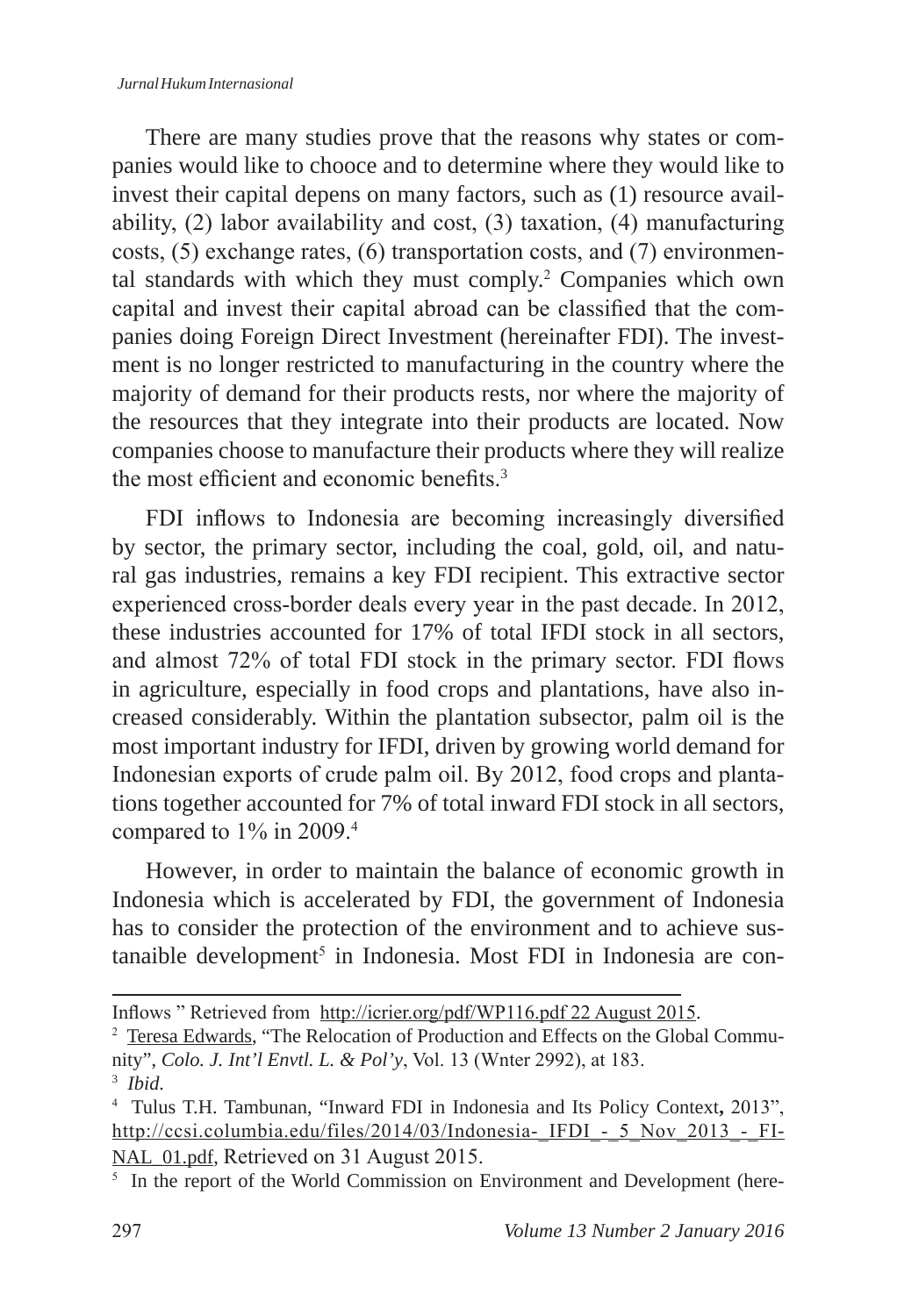ducting mining ativities, so that the Indonesian economy is based on its natural resources. Hence, the natural capital is consumed rapidly in an unsustainable way, causing human poverty as well as losses to the national economy. Consequently, Indonesia must balance the need of making productive use of its natural resources with maintaining and managing its natural capital. Indonesia is highly dependent on its natural resources, which have been, and still are, the basis for Indoneisa's economic growth. <sup>6</sup>

Thus, it is important to integrate sustainable development in the economic growth in Indonesia. The sustainable development principle has been adopted in the Act No. 32 /2009 concerning Protection and Management of the Environment. In the Act No. 25 /2007 concerning Investment, and also Act. No. 40/ 2007 concerning Limited Liability Company. Realizing the bad impact of economic growth in Indonesia to the environment, and especially to the sustainability of the natural resources in Indonesia, the Indonesian government establishes National Development Planning which is regulated by law and coordinated by the National Development Planning Agency by integrating environmental protection in the long time Development Plan.

Therefore, the article analysis comprehensively how the government of Indonesia deals with the impacts of FDI in Indonesia to the protection of the environment. Firstly, it discusses the international and national instrument of FDI in Indonesia. Secondly, it examines the impacts of FDI to the protection of environment in Indonesia. Thirdly, it analyses the challenges and opportunities of FDI to the protection of environment in Indonesia.

inafter WCED) in 1987, sustainable development (hereinafter, SD) was defined as "development that meets the needs to the present generation without compromising future generation to meet their own needs." See, Cristina Voigt, *Legal Aspects of Sustainable Development as A Principle of International Law, Resolving Conflicts between Climate Measure and WTO Law,* Leiden-Boston: Martinus Nijhoff Publisher, 2009, at 14. See also .Philippe Sands, *Principles of International Environmental Law, Second Edition*, Cambridge University Pressm United Kingdomm 2003, at 352.

<sup>6</sup> Federal Department of Economic Affairs, Swiss Economic Cooperation and Development " Indonesia Country Strategy 2013-2016". Retrieved www.seco-**cooperation**.admin.ch/.../index.html? , Retrieved on 24 April 2015.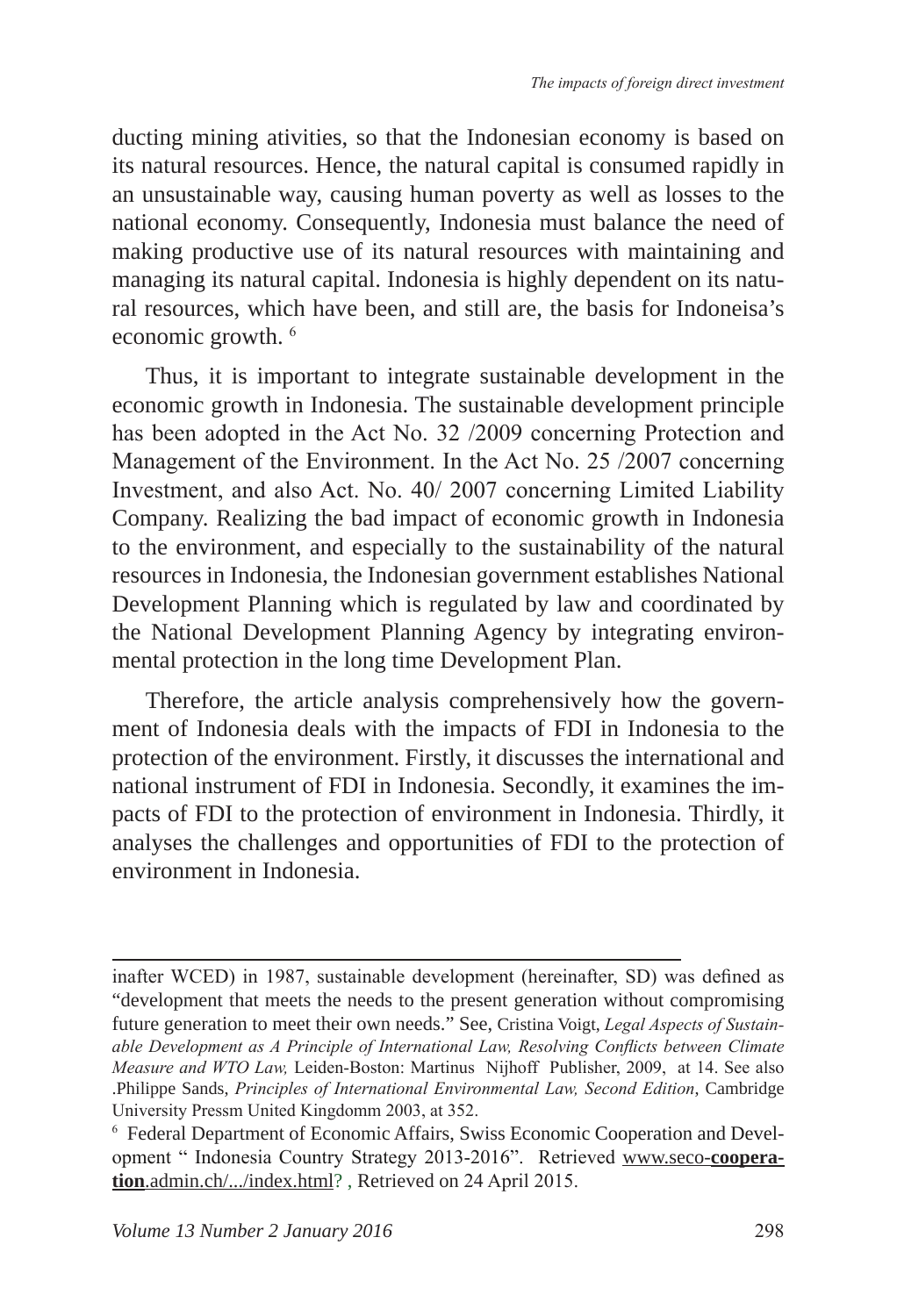## **II. PROBLEM STATEMENT**

Based on the previous discussion, the statements of problems can be formulated as followed:

- 1. How are the impacts of FDI to the protection of environment in Indonesia?
- 2. What are the challenges and opportunities of FDI to enhance environmental protection in Indonesia

## **III.OBJECTIVE OF THE RESEARCH**

- 1. To undertakes a critical examination regarding the impacts of FDI to the protection of environment in Indonesia.
- 2. To analyse the challenges and opportunities of FDI to the protection of environment in Indonesia.

## **IV. RESEARCH METHOD**

It is qualitative research. The methodology employed in this article is library-based research. It uses normative approach. While the main reseach materials used in the research are primary and secondary sources. The primary sources concist of Indonesian Constitution, Act No 25 / 2007 concerning Investment, Act. No 40 / 2007 concerning Limited Liability Company, Act No. 32 /2009, regarding Environmental Protection and Management, Act 25/2004 on the National Development Planning System, and international Instruments of FDI. While the secondary sources consist of books, Journal, report and internet which are relevant to the subject matter.

## **V. RESULTS/FINDINGS OF THE RESEARCH**

## A. INTERNATIONAL INSTRUMENTS TO REGULATE FDI IN IN-DONESIA

It is important to understand the international instruments and national intruments which regulate FDI in Indonesia, in order to protect environment in Indonesia. Consequently, the implementation of the two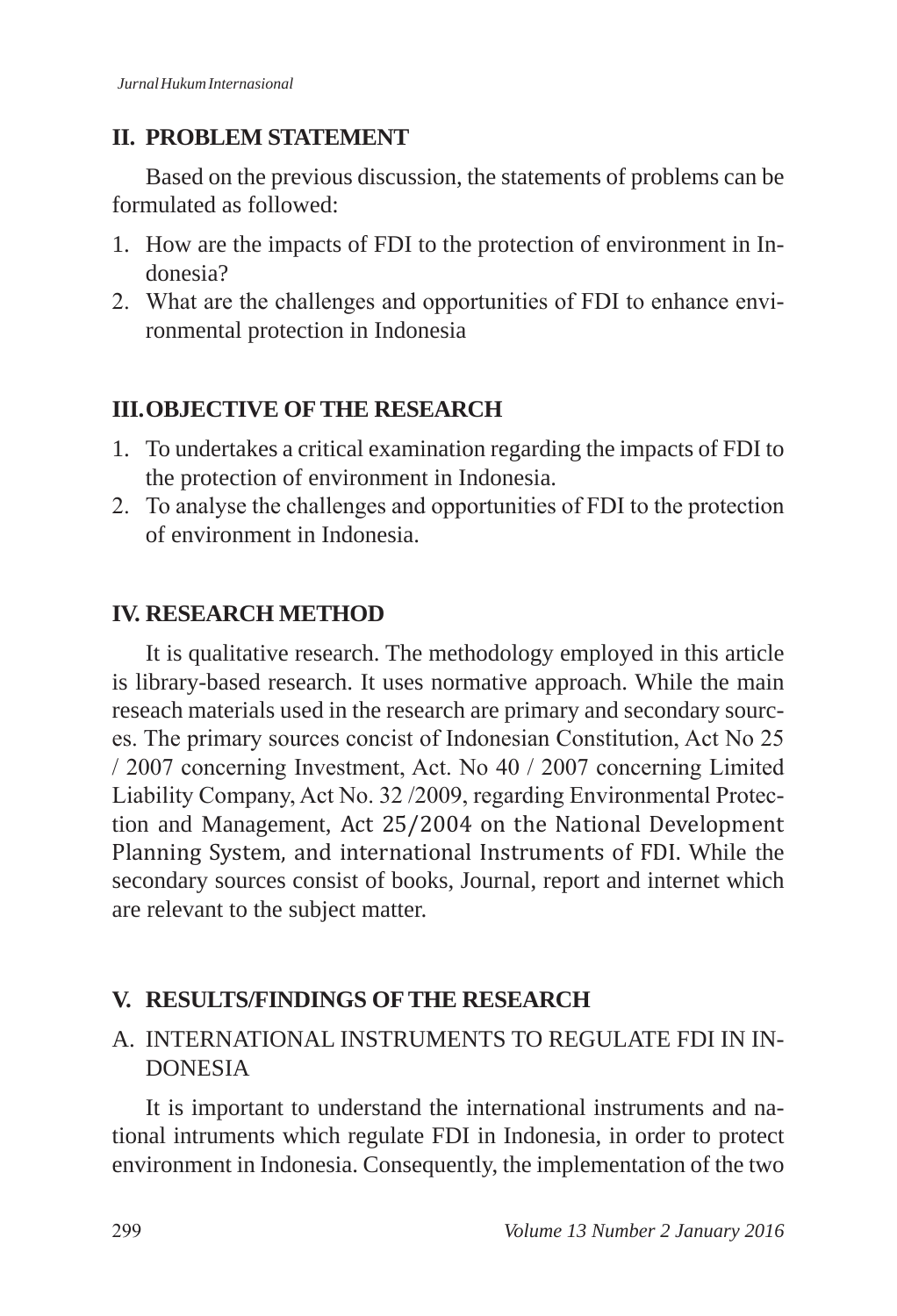instruments are essential to be highlighted, since the environment is crucial to maintain the sustainability of economic growth and the sustainability of state. The historical background of FDI in Indonesia has already started in the colonial era. 7 There are many experiences that can be used to determine appropriate policy to issue regulation of FDI in Indonesia. Based on the historical background of FDI in Indonesia, there were many cases which reflected the failures and success of FDI in economic growth and environmental protection in Indonesia which are mention in the Medium National Development Planning Indonesia, 2010-2014.

In order to atract FDI in Indonesia, the Indonesian government becomes the Member of Multilateral Investment Guarantee Agency (MIGA) since 1992, an organization that protects investments against various political risk. , Indonesia has been Membership to the Agency ensures that Indonesia guarantees a favourable investment climate. As a member of the Association of Southeast Asian Nations (ASEAN), Indonesia signed the Framework Agreement on the ASEAN Investment Area (AIA) on October 7, 1998 in Manila. The AIA aims to make ASEAN a competitive, conducive and liberal investment area. <sup>8</sup> By participating in the multilateral and regional organization indicates that Indonesia government concern to protect also the interest of foreign investor in Indonesia.

It is rational when Indonesia also would like to implement International intsruments of FDI. There are many international intruments which regulate FDI whether in the form of *hard law,* such as International Treaty or Agreement whether Bilateral or Multilateral, and *soft law* such as code of conduct or resolution. Both *hard law* and *soft law* can be used as a legal basis to protect the national interest of a state, eventhough the two legal sources have different legal implications. These are some International multilateral Instruments which regulate FDI, namely:

<sup>7</sup> Salamudin, *Penjajahan dari Lubang Tambang, Temali Modal asing, Utang dan Pengerukan Kekayaan Tambang di Indonesia,* In-Trans Publishing, Malang, 2011, at 6-8.

<sup>8</sup> Sri Adiningsih ed all, "Sustainable Development Impacts of Investment Incentives: A Case Study of the Chemical Industryin Indonesia", http://www.iisd.org/tkn/pdf/ sd\_investment\_impacts\_indonesia.pdf. Retrieved 31 August 2015.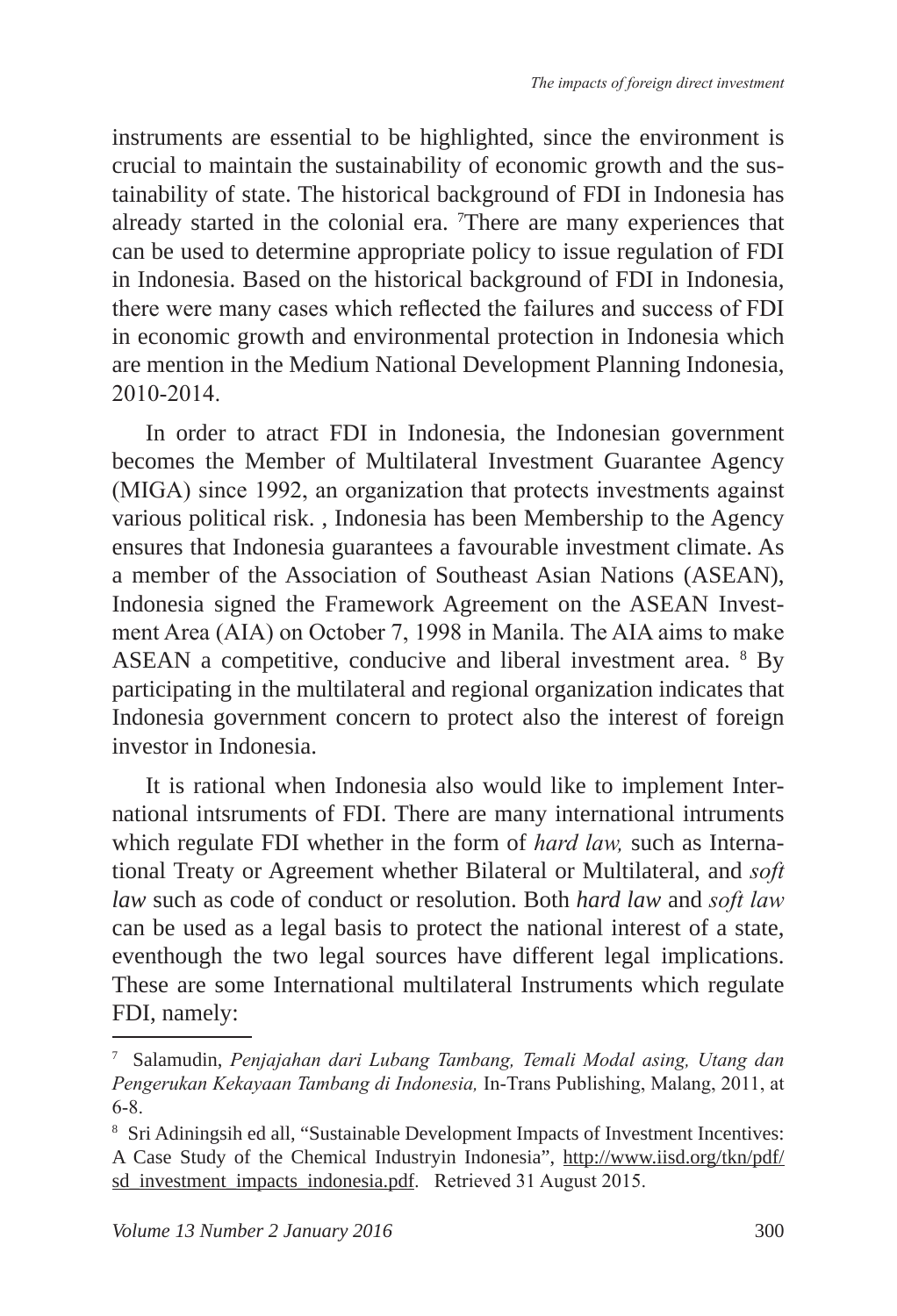#### *Jurnal Hukum Internasional*

*First***,** Trade Related Aspects Investment Measures ( TRIMs) which is clearly placed direct investment issues in to the WTO agenda Agreement, however it is not a complete investment agreement. The TRIMs Agreement contains no rules on screening and establishment issues. There are no provisions for the repatriation of capital or the free movement of personnel. TRIMs also does not cover expropriation and adequate compensation issues." Nevertheless, developing countries are constrained in dealing with Transnational Corporations by the TRIMs Agreement's prohibition of several common investment measures.<sup>9</sup> Developing countries argue that the TRIMs Agreement is deficient because it focuses only on the outcomes of investment measures and ignores the underlying causes for the imposition of such measures in the first placethe benefit-distorting practices of TNCs. Further more the regulations and policies which affect FDI are not explained clearly. 10

*Second,* outside of the GATT/WTO framework, the Organization for Economic Cooperation and Development (OECD) has assigned extensively with investment issues. Recognizing the tremendous growth and increasing importance of FDI to the international economy, the OECD Ministers established a Negotiating Group in the OECD 1995 Ministerial meeting to begin negotiating a Multilateral Agreement on Investment (MAF). The OECD MAI seeks " high standards" for the liberalization of investment measures and post-establishment investment protection and an effective dispute settlement mechanism providing for both state-to-state and investor- to-state disputes. MAI will be a free standing international treaty with an existence separate from the other OECD instruments.<sup>11</sup>

*Third,* Bilateral Investment Agreement (BIT) is a treaty between two States. The BIT ensures that investors of a State-Party receive certain standards of treatment when investing in the territory of the

<sup>9</sup> Eric M. Burt , "Developing Countries and the Framework for Negotiations on Foreign Direct Investment in the World Trade Organization", http://digitalcommons.wcl. american.edu/cgi/viewcontent.cgi?article=1401&context=auilr. Retrieved on 22 August 2015.

<sup>10</sup> Erman Rajagukguk, *Hukum Investasi di Indonesia, Anatomi Undang-Undang No. 15 Tahun 2007 Tentang Penanaman Modal*, Fakultas Hukum Universitas Al-Azhar Indonesia, Jakarta, 2007, at 178.

<sup>11</sup> *Ibid.*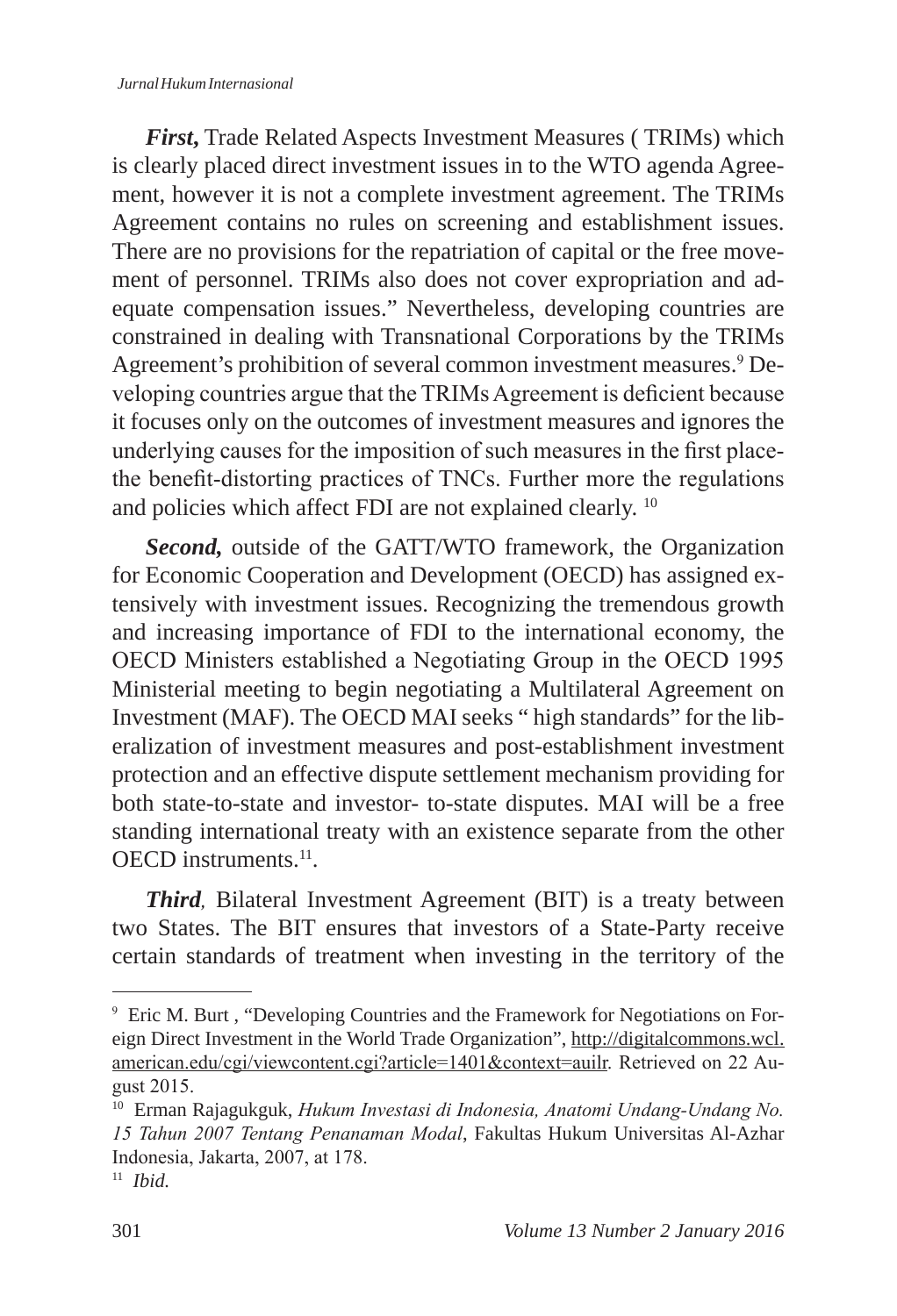other State-Party. When there is a violation of a BIT, a victim investor can directly bring a claim against the State that violated the BIT.<sup>12</sup> One problem posed by BITs comes from the historical development of the patchwork BIT regime. BITs have been designed to facilitate and promote global commerce, and because international investment law is rooted in early notions of the protection of foreigners, BITs can be seen as primarily safeguarding the interests of private investors. Essentially, BITs secure an exchange: the State agrees to certain protection obligations in exchange for a foreigner's commitment to invest. Given that the origins of BITs are in the former colonial powers with presently the largest economies, it should be recognized that "existing international investment agreements are based on a 50-year-old model that remains focused on the interests of investors from developed countries." 13

There are some cases in Indonesia regarding the violation the right to enjoy healthy environment as part of human rights which has been recognized by Indonesian Constitution,<sup>14</sup> such as Buyat case, Newmont case and Freeport Mc Moran case. The violation of foreign investors who invest their capital in Indonesia in the form of joint venture are not only violate the right to enjoy healthy environment, but also they violate the human rights of the indiginous people.<sup>15</sup> The violations that have been conducted by TNCs in Indonesia is not esay to be overcome, since the law enforcement in Indonesia is still weak. Hence, it is rational when law enforcement become one of the priorities in the Medium and long term development programme in Indonesia<sup>16</sup>. Beside that, the Indonesian government has to enforce national law and also international law to the foreign investors. Accordingly, in the long run the FDI in Indonesia will contribute to the economic development and protec-

<sup>&</sup>lt;sup>12</sup> Megan Wells Sheffer, "Bilateral Investment Treaties: A Friend or Foe to Human Rights?", Vol. Vol.39, Denv. J. Int'l L. & Pol'y, (Summer, 2011), at 488 13 *Ibid.*

<sup>&</sup>lt;sup>14</sup> The 1945 Constitution of the Republic of Indonesia, Article 28 H (1) states that : ) Every person shall have the right to live in physical and spiritual prosperity, to have a home and to enjoy a good and healthy environment, and shall have the right to obtain medical care.

<sup>&</sup>lt;sup>15</sup> Iris Halpern, Tracing the Contours of Transnational Corporations' Human Rights Obligations in the Twenty-First Century", Vol 14, *Buff. Hum. Rts. L. Rev.*(2008), at 136-137.

<sup>&</sup>lt;sup>16</sup> Act 25/2004 on the National Development Planning System.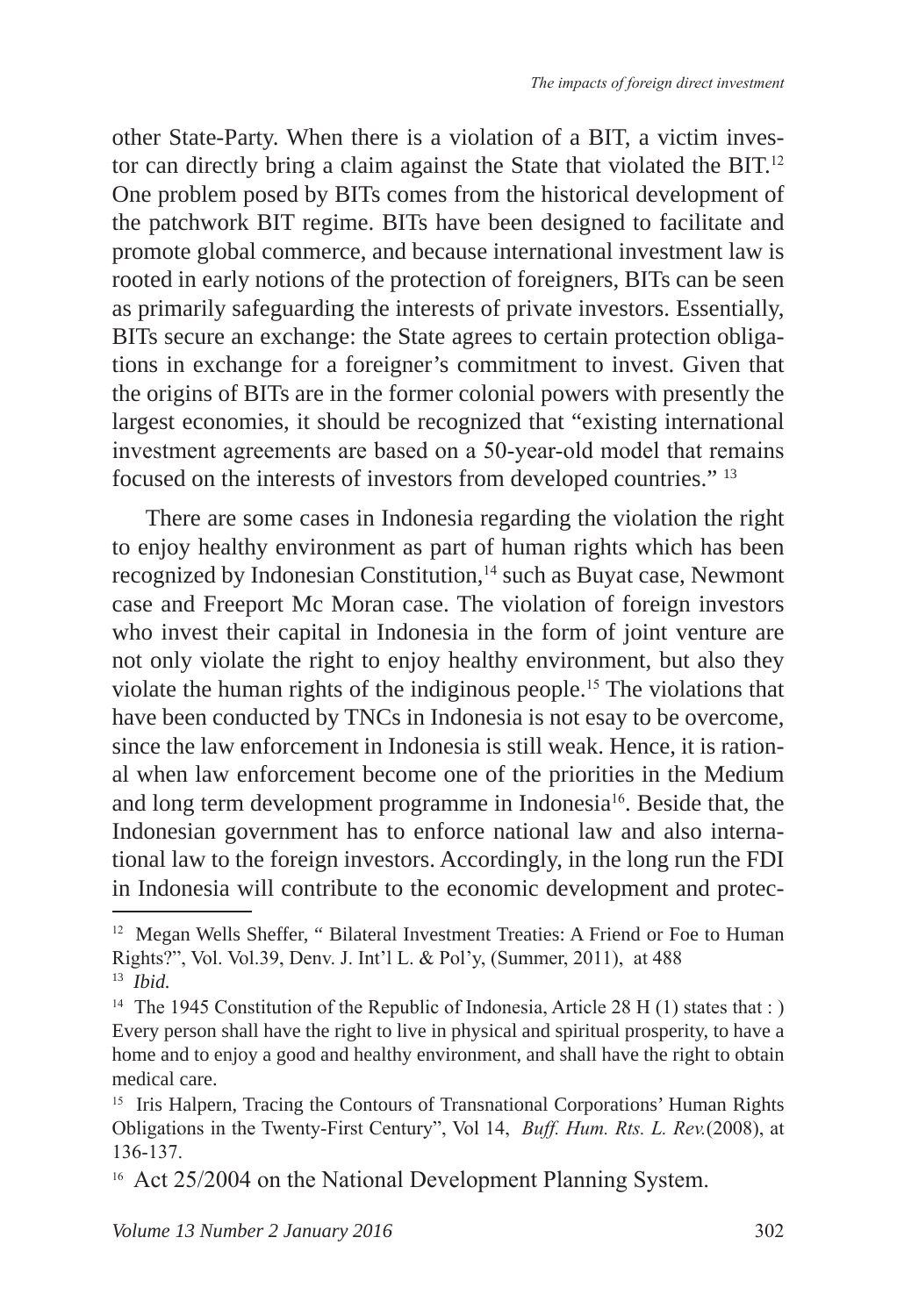tion of the environment.

Besides the International Agreements which regulate the FDI, there are also code of conduct whicvh regulates the behaviour of TNCs as the investors of FDI. The OECD's 1976 Guidelines for Multinational Enterprises (as revised in 2000) recommend that enterprises respect the human rights of those affected by their activities consistent with the host government's international obligations and commitments.<sup>17</sup> Specifically, they recommend that enterprises contribute to policies of nondiscrimination with respect to employment, to the effective abolition of child labour, and to the elimination of all forms of force or compulsory labour. However, the guidelines are not legally mandatory to OECD government or OECD-based Company.18 Hence the guideline is lack of enforcement either, because it is voluntary in nature.

*Fourth,* the ILO's 1977 Tripartite Declaration of Principles Concerning Multinational Enterprises and Social Policy is addressed to governments of member states, employers' and workers' organizations, and corporations (including, of course, TNCs) operating in their territories.19 They do not make specific findings of misconduct by individual companies and their identities are kept confidential, thereby shielding them from public scrutiny and potential embarrassment. Furthermore, while the Guidelines and the Declaration encourage TNCs to respect internationally recognized human rights norms, they simultaneously uphold the superiority of national law. In this case TNCs should propose to the host states to obey and respect the guideline and the Codes if there is a good intention to enhance their performance to participate in the protection of environment and human rights.

*Fifth,* the UN Global Compact is another soft law instrument directed at TNC (the investor of FDI) . Though it is not strictly a code of conduct, its object is to encourage businesses to "embrace and enact" nine

<sup>&</sup>lt;sup>17</sup> Edwin C. Mujih, "Co-Deregulation of Multinational Corporation Operating in Developing Countries: Partnering Against Corporate Social Responsibility?", Vol. 16, *African Journal of International and Comparative Law,* (2008), at 254.

<sup>&</sup>lt;sup>18</sup> Sean D Murphy, "Taking Multinational Code of Conduct to the Next Level", Vol. 43, *Columbia Journal of Transnational Law,* (2005), at 400.

<sup>&</sup>lt;sup>19</sup> Lilian Aponte Miranda, "The Hybrid state-Corporate Enterprises and Violation of Indigenous Land Rights: Theorising Corporate Responsibility and Accountability under International Law", Vol. 11, *Lewis&Clark.Law Review,* (Spring, 2007), at. 148.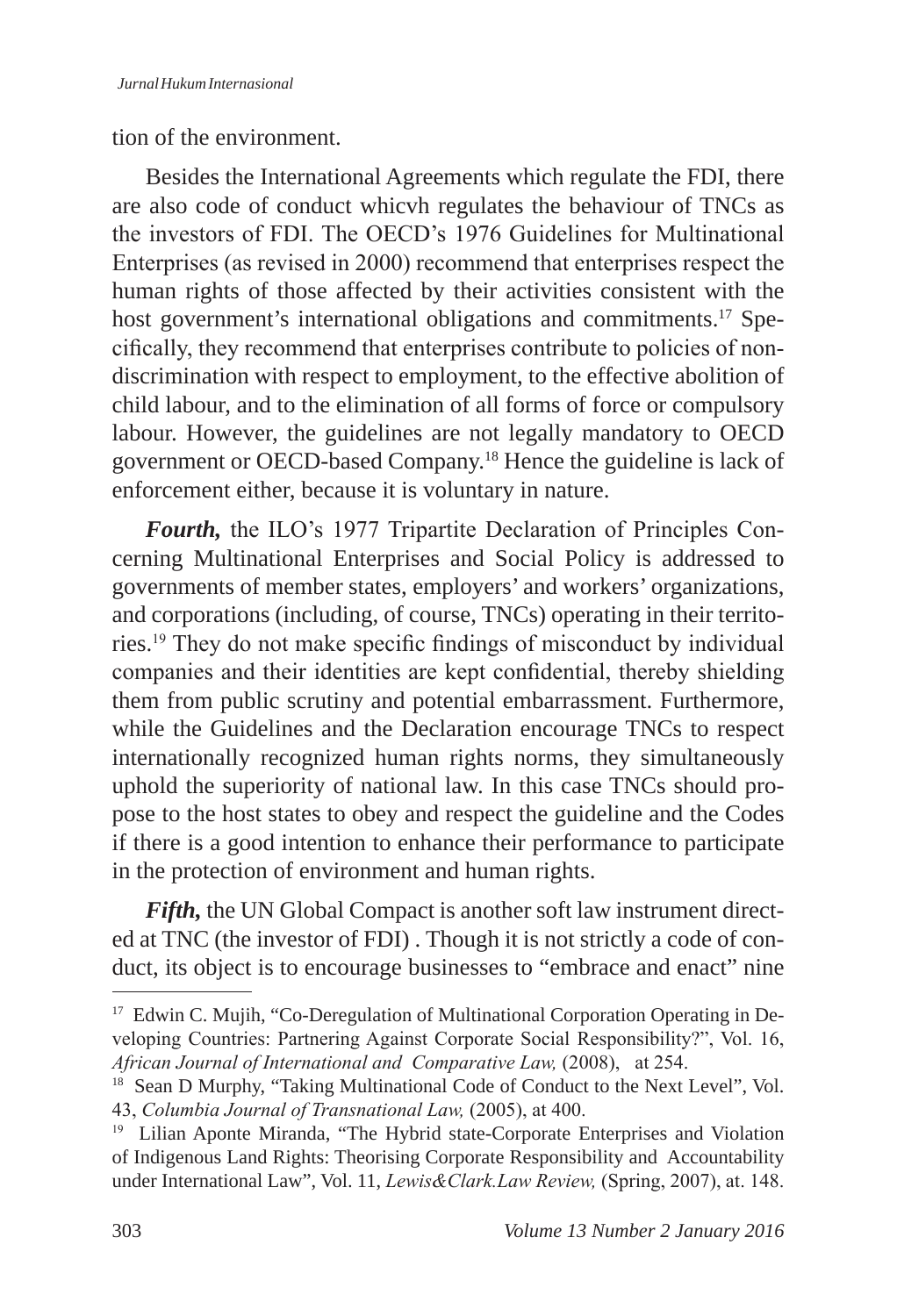core principles<sup>20</sup> relating to respect for human rights, labour rights, and protection of the environment, both through their individual corporate practices and by supporting complementary public policy initiatives.<sup>21</sup> However, again, the lack of independent monitoring and enforcement  $22$ via sanctions highlights the limited ambition, and therefore, impact of this initiative in providing protection against corporate abuse of human rights.<sup>23</sup> It is true that the UN expressly acknowledges that it has neither the mandate nor the capacity to monitor and verify corporate practices.<sup>24</sup>

Finally, the UN Norms<sup>25</sup> are phrased in mandatory terms and ap-

<sup>21</sup> Rebecca Kathleen Atkins, "Multinational Enterprises and Workplace Reproductive Health: Extending Corporate Social responsibility", Vol. 40, *Vanderbilt Journal of Transnational Law*, (January, 2007), at 241.

<sup>22</sup> Surva Deva, "Global Compact: A Critique of the U.N's 'Public Private' Partnership for Promoting Corporate Citizenship", Vol. 34, *Syracuse Journal of International Law & Comparative,* (Fall. 2006), at 110. See also, Lisbeth Segerlund, "Thirty Years of Corporate Social Responsibility within the UN: From Code of Conduct to Norm". http://archive.sgir.cu/upload/Segerlund\_thirty years of corporate.pdf. Retrieved on 22 August, 2010.

<sup>23</sup> Evaristus Osheonebo, "The UN Global Compact and Accountability of Transnational Corporations Separating Myth from Reality", Vol.19, *Fla.J.Int'l L.*, (April, 2007), at 9-10.

<sup>24</sup> Cynthia A. William, "Civil Society Initiatives and Soft Law in the Oil and Gas industry", (*New York University Journal of International Law and Politic*, (Winter-Spring, 2004), at 473.

<sup>25</sup> Furthermore, six different sets of obligations can be deduced from the general obligations of the UN Norm that companies shall have the responsibility: 1) to use due diligence in ensuring that their activities do not contribute directly or indirectly to hu-

<sup>&</sup>lt;sup>20</sup> A Guide to the Global Compact: A Practical Understanding of the Vision and Nine Principle http://www.unglobalcompact.org/content/Public\_Documents/gcguide.pdf. Retrieved on October 2010. These principles were centered generally around wellaccepted standards of human rights, labour rights, and environmental issues, derived from the UN Declaration of Human Rights, the International Labour Organization Declaration on Fundamental Principles and Rights at Work, and the Rio Declaration on Environment and Development: (i) To support and respect the protection of internationally proclaimed human rights; (ii) To avoid complicity in human rights abuses; (iii) To uphold freedom of association and the effective recognition of the right to collective bargaining; (iv) To eliminate all forms of forced and compulsory labor; (v) To abolish effectively child labor; (vi) To eliminate discrimination with respect to employment and occupation; (vii) To support a precautionary approach to environmental challenges; (viii) To promote greater environmental responsibilities; and (ix) To encourage the development and diffusion of environmentally friendly technologies.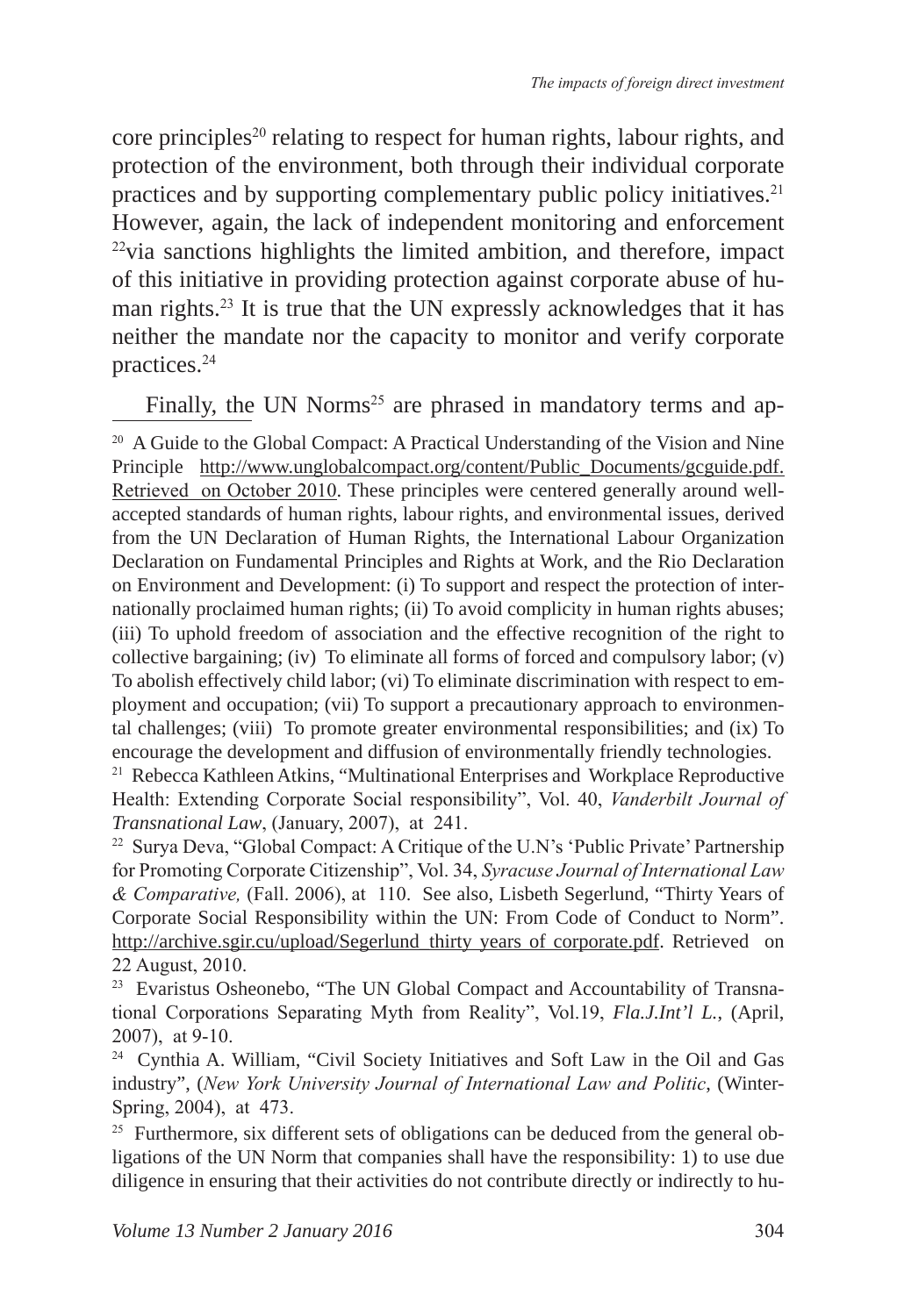ply not only to transnational corporations, but also to other business enterprises, as well as their subcontractors and suppliers.<sup>26</sup> The UN Norms thus go many steps beyond previous guidelines, further evincing expanding notions of corporate liability. Like all of the instruments discussed above, the UN Norms are presented in the form of recommendations and guidelines that create no legally binding obligations. Although the UN Norms may help establish customary law, provide guidance to courts trying to determine the extent of corporate norms, or serve as the basis for later treaties, they do not have the same effect that binding obligations have. A binding consensus of corporate obligations has proven to be difficult, but the Ruggie Report provided a framework in an effort to facilitate that goal. <sup>27</sup>

Hence, it is necessary to empowering the role of World Trade Organisation (hereinafter WTO) to involve in the abating of human rights violation and the environment conducted by TNCs in the house states. The justification to engage WTO in human rights and environmental protection can be deduced from the competency of the WTO in international trade which is not only regulates international trade but also investment. Furthermore, Article XX(e) already lays the groundwork for a human rights body within the WTO. Trade and human rights are already linked within the GATT because Article XX(e) appears to permit one member to use trade sanctions to protect the human rights of citizens of another Member<sup>28</sup>

man rights abuses and 2) to ensure that they do not benefit directly or indirectly from those abuses; 3) to refrain from undermining efforts to promote and ensure respect for human rights; 4) to use their influence to promote respect for human rights;  $\overline{5}$ ) to assess their human rights impacts; 6) to avoid complicity in human rights abuses. See, Sub-Commission on the Promotion and Protection of Human Rights, Fifty-fifth session, Commentary on the Norms on the responsibilities of transnational corporations and other business enterprises with regard to human rights .See also, U.N. Doc. E/ CN.4/Sub.2/2003/12/Rev.2 (2003)

<sup>26</sup> Michael K Addo, "Human Rights Perspective of Corporate Groups", Vol. 37, *Conn. ecticut Law Review,* (Spring, 2005), at. 678.

<sup>&</sup>lt;sup>27</sup> David Kinley, Justine Nolan and Natale Zerial, "The Politics of Corporate social Responsibility: Reflections on the United Nations Human rights Norms for Corporation". http://www.unctad.org/en/docs/iteirf 2005\_en.pdf . Retrieved on 24 August, 2010.

<sup>&</sup>lt;sup>28</sup> Christiana Ochoa, "Advancing the Language of Human Rights in A Global Economic Order: An Analysis of Discourse",Vol. 23, *Third World Law Journal*, (Winter,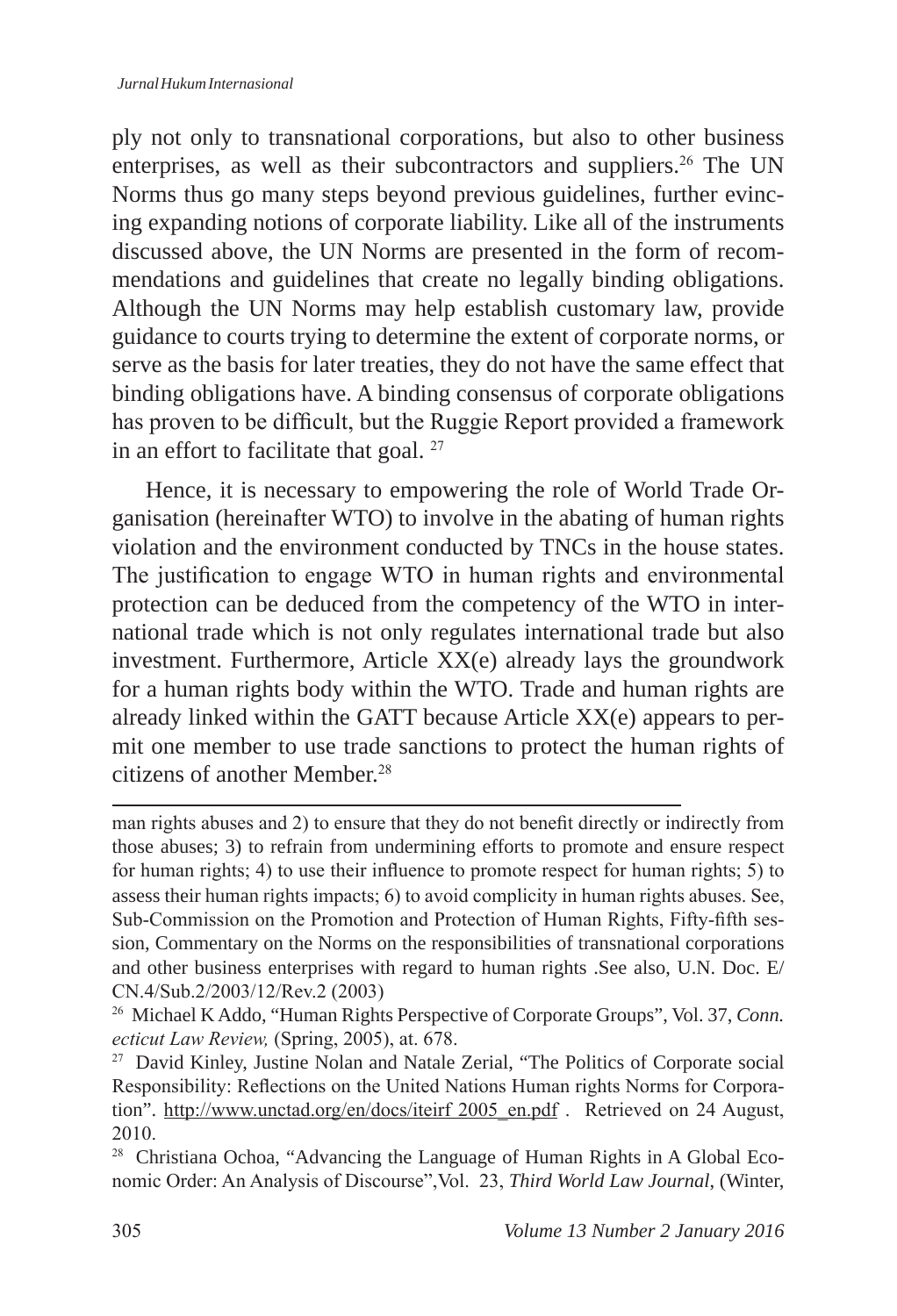Thus, the WTO can be expected to incorporate human rights protection or environmental standards into its mechanisms for regulating trade.<sup>29</sup> Although, the primary objects of WTO regulations have always been products as defined by their physical characteristics. However, international trade regulation has recently been expanded to include process factors as well. production processes, such as investment laws and intellectual property rights, are now subject to international regulation under various WTO agreements.<sup>30</sup> Since, environmental impact and labour relations are important components of the production process,<sup>31</sup> it is legitimate to consider the extent to which they affect comparative advantage

### B. THE NATIONAL REGULATIONS OF FDI IN INDONESIA

The Indonesian Government has realized that private investment, including FDI, is important for the modernization of the economy and sustainable economic growth. Therefore, foreign investment policy has always been an important component of economic development policies in Indonesia since the "New Order" era (1966-1998). To attract FDI, the Government introduced the Foreign Investment Law Number 1 of 1967. With this Law, Indonesia started to open sectors and lift quantitative restrictions on foreign equity participation.<sup>32</sup>

<sup>2003),</sup> vol p. 72.

<sup>&</sup>lt;sup>29</sup> As with the TBT and SPS agreements under the WTO, a presumption could be created that national measures based on internationally agreed-upon standards on topics such as environmental protection or human rights would be valid. Such a presumption of validity would help to prevent disputes or claims based on indirect discrimination or de facto expropriation. See, Sol Piccioto, "Rights, Responsibilities and Regulation of International Business",Vol. 42, *Columbia Journal of Transnational Law,* (2003), at 140.

<sup>30</sup> William H. Meyer and Boyka Stevanova, "Human Rights, the UN Global Compact, and Global Governance", (2001), vol. 34, *Cornell International Law Journal,*  p. 512. See also, Martin Khor, "Globalisation and the Crisis of Sustainable Development". http://www.er.uqaus.ca/nobel/oei/gouvernance/docs/Khor.pdf. Retrieved on 4 August, 2010.

<sup>&</sup>lt;sup>31</sup> Gustavo Verreira Riberio, "Navigating the Turbulent Water's Connecting the World Trade Organisation and Corporate Social Responsibility", Vol. 16, *Indiana Journal of Global Legal Study,* (Winter, 2009) at 259.

<sup>&</sup>lt;sup>32</sup> Tulus T.H. Tambunan, " Inward FDI in Indonesia and Its Policy Context, 2013", at 6.Retrieved on 31 August 2015.http://ccsi.columbia.edu/files/2014/03/Indone-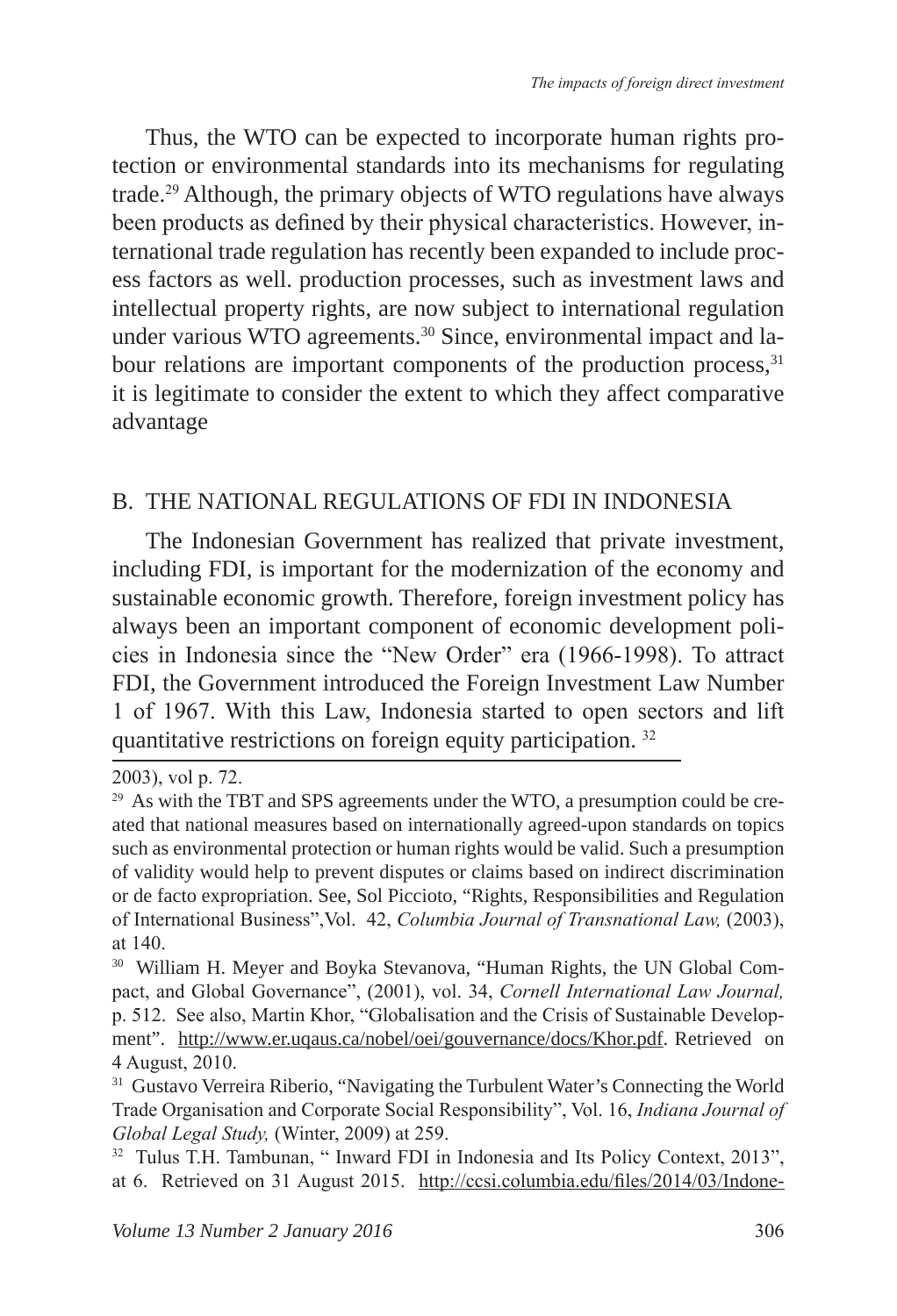#### *Jurnal Hukum Internasional*

To administer the Foreign Investment Law, the Indonesian Investment Coordinating Board (Badan Koordinasi Peranaman Modal or BKPM) was established in 1973. BKPM is a central body that screens investment applications, grants licenses and permits and also offers investment incentives. In addition, there are sub-national investment bodies (BKPMDs) in the provinces. After the 1997-1998 Asian financial crisis, the Government took many measures to promote economic recovery in line with IMF emergency-funding loan conditionalities. It also reoriented FDI policies and initiated reforms in many areas related to private investment, including the legal system. Since 1998, many presidential decrees and regulations have been introduced to improve the investment

As the legal implication, after Indonesia has already become the Member of WTO, the regulation concerning the investment has to be harmonized with the TRIMs Agreement. Law on Investment Number 25 of 2007, is widely seen as the most important investment reform effort ever undertaken by the Indonesian Government. This law covers all private investment, both domestic and foreign. From the point of view of FDI, this new investment law is generally considered as much more open than Foreign Investment Law No. 1 of 1967, since in the new Law the negative list has become shorter (i.e., more sectors or subsectors are open now for FDI), and many new incentives in various forms have been introduced that make it easier for foreign investors to do business in Indonesia.

From 2006 to 2010, many regulations were issued that specifically mentioned the steps the Government has taken to improve the investment climate. Among these was Goverment Regulation No. 36 of 2010 that regulates 17 business sub-sectors that are conditionally open to FDI: agriculture, banking, communications and information technology, culture and tourism, defense, education, energy and mineral resources, finance, forestry, health, manufacturing, manpower and transmigration, marine and fisheries, public works, trading, transport, and security.<sup>33</sup>

Other laws enacted to support the investment regime include Law

sia-IFDI - 5 Nov 2013 - FINAL 01.pdf. Retrieved on 31 August 2015. 33 *Ibid.*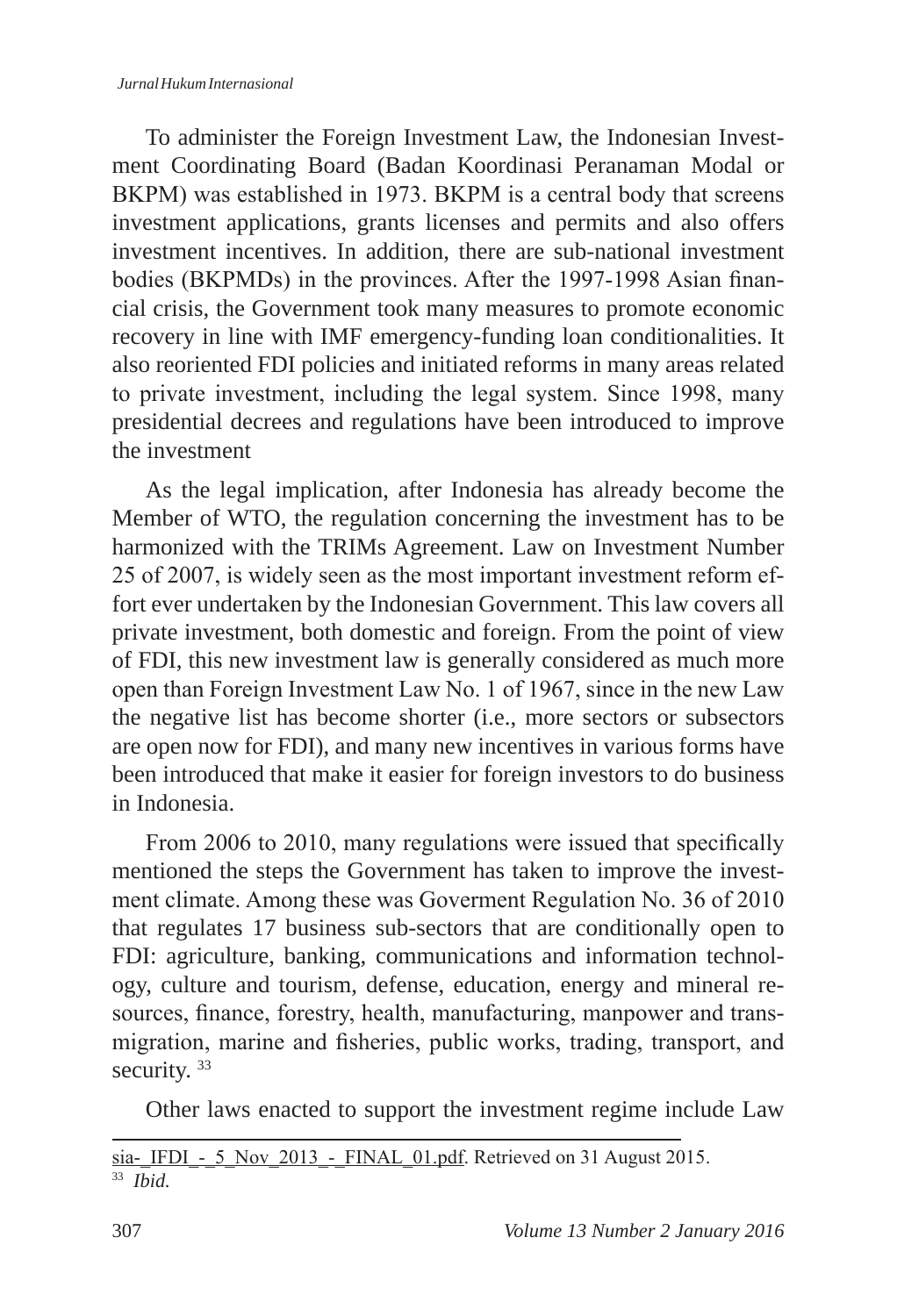No. 40/2007 on Limited Liability Companies; Presidential Regulation No. 76/2007 on the Formulation Criteria and Requirement of List of Lines of Businesses Closed and Open, Conditional to Investment; Presidential Regulation No. 111/2007 on the Amendment of Presidential Regulation No. 77/2007 on The List of Lines of Businesses Closed and Open with Conditions to Investment; Government Regulation No. 7/2007 on the Import and/or Transfer of Strategic Certain Taxable Items, which include the Value Added Tax Exemption.<sup>34</sup>

All the regulations that presented previously actually can be used as legal basis for the government of Indonesia how to protect the environment in Indonesia from the negative impacts of FDI. Article 3 Law of the Republic of Indonesia, Number 25 of 2007 concerning Investment mentioned that investment shall be organised based on the principle of sustainability $35$  and environmental friendly, while one of the objectives of investment in Indonesia is improving sustainability of economic growth. The Article can be used as the legal basis to mandate FDI to protect the environment in Indonesia and also to embody sustainability of economic growth in Indonesia. Principles and objectives can only be materialized if they are followed by policies , strategies and also programmes how to implement the principles and to achieve the objective.

However, in the implementation of the Act No 7/ 2007 is not successfully to enhance sustainable economic growth in Indonesia. The government of Indonesia has not yet implement the principle of sustainability and environmentally friendly. During the development of FDI in Indonesia, there are many cases which done by TNCs which are the investor of FDI in Indonesia cause environmental pollution and enviromental degradation, especially in extracing the natural resources in Indonesia, such as in coal mining activities, gold mining activities and

<sup>&</sup>lt;sup>34</sup> Sri Adiningsih ed all, "Sustainable Development Impacts of Investment Incentives: A Case Study of the Chemical Industryin Indonesia", http://www.iisd.org/tkn/pdf/ sd\_investment\_impacts\_indonesia.pdf. Retrieved on 31 August 2015.

<sup>&</sup>lt;sup>35</sup> Law of the Republic of Indonesia, Number 25 of 2007 concerning Investment, Article 3 Sustainability shall mean the principle that systematically tries to make the development process run through investment in order to secure prosperity and progress in all aspects of life for today and tomorrow, while environmentally friendly shall mean the principle where investment is made by continuously considering and prioritising environmental protection and preservation.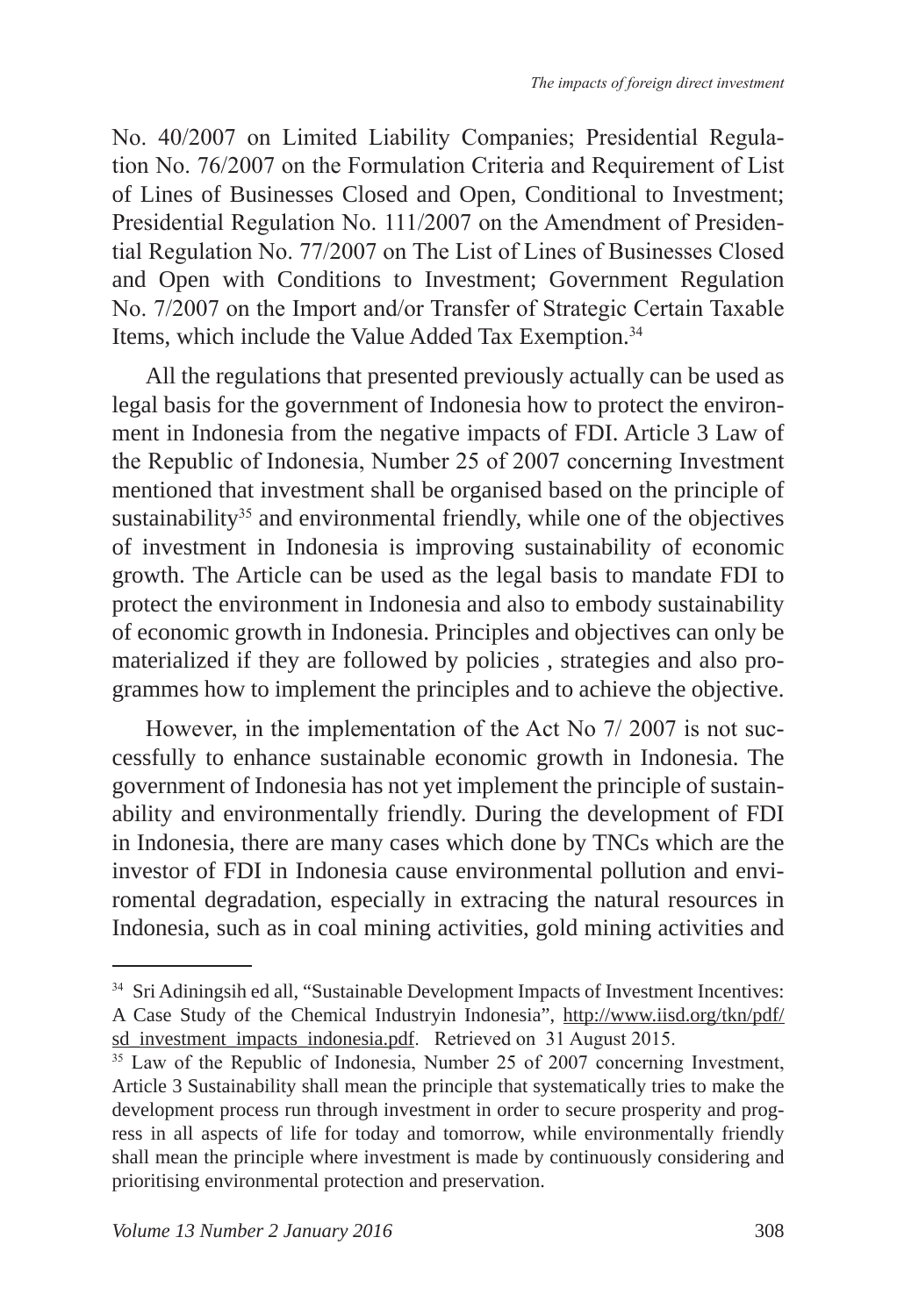other manufactories activities in Indonesia.

Investment Act has close relationship with Limited Liability Company Act, both of them have significant role to regulate FDI in Indonesia. Article 5 Investment Act as a legal basis for establishing Joint Venture Company in Indonesia, which mention that : Both domestic and foreign investors making an investment in form of limited liability company shall be carried out by: (a). having shares when such company is established; (b). purchasing the shares; and (c) . executing any other way pursuant to the rules of law. It is important to refer the rules which are provided by the Limited Liability Company Act to regulate the obligation of foreign investors in Indonesia. Most of the Foreign Investors in Indonesia established Joint Venture Company. Thus, all the obligations which are stipulated in Limited Liability Company are applicable to the FDI which engages in natural resources, such as the obligation to conduct Corporate Social Responsibility (CSR) and also Corporate Environmental Responsibility (CER) are mandatory for the limited liability Company which is stipulated in Article 74 Act No.40 Year 2007.

Both Act No. 25 Year 2007 about Investments and Act No. 40 Year 2007 about Limited Liability Company regulated about CSR and CER. Based on Areticle 15(b) Act No. 25 Year 2007, CSR defined "as a responsibility mounted in every investment company to keep creating relationship which is in harmony, in balance and suitable to the local community's neighborhood, values, norms, and culture". This definition has same essence with the definition of CSR based on Article 1(3) Act No. 40 Year 2007 in which stated that "Social and Environmental Responsibility is corporation commitment to take a part in the economic sustainable development with the aim to increase live quality and good environment, for corporate itself, local communities, and society in general.36 Both of the Acts create abligations to the company to prtotect the environment to achieve economic sustainable development.

In 2012, the goverment of Indonesia has already enacted Government Regulation No. 47 Year 2012 as the implementation of Article 74 (4) Act No. 40 Year 2007. However, the substance of this government regulation is only technical procedure how should the company carry out CSR and CER and how the government appreciates toward the

<sup>36</sup> Act No. 40 Year 2007, Article 1 (3).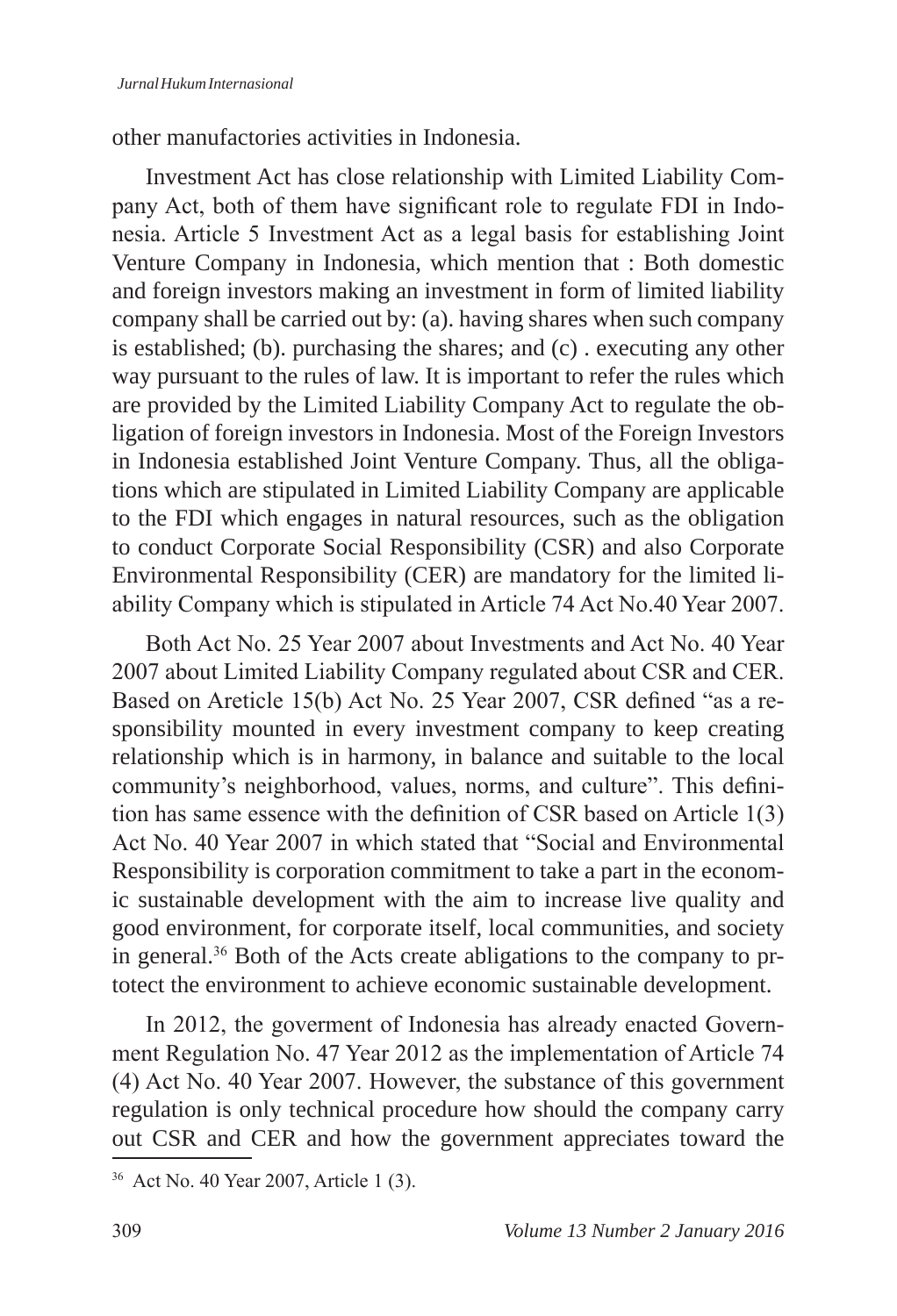company carried out CSR. There is no sanction imposed to company which breach CSR article in the Act No. 40 Year 2007. Thus, there is not clear answer whether CSR and CER are mandatory or voluntary.

Due to the fact, that the international instruments deal with protection of the right to enjoy healthy environment as part of human rights are not effective, it is essential to exhaust national regulations to be enforced to TNCs ( as the investors of FDI). Since, the fact that every state has jurisdiction over crimes committed in its own territory is a universally accepted maxime.37 However, it should take into account that the exhaustion of national regulations in order to protect of the right to enjoy healthy environment face many hurdles, such as : *Firstly,* in some instances, the states themselves may be abusers of human rights and protection of the environment, enjoining TNCs into complicit violation against local populations. *Secondly,* the states may have little or no power against the TNCs due to the strength and position of TNCs, ,and perhaps even the terms of the bilateral investment agreement or trade rules under which the TNC has gained access to the host state's territory and market.38 Alternatively, the host state which engaged in providing incentives to a TNC for its FDI is now caught in an awkward position of having to take action to effectively regulate or perplex activities related to the particular FDI initiative. *Thirdly*, the host state may be the beneficial owner of a partner operating in a joint venture with the TNC, thereby compromising the host state's real ability to hold the TNC accountable for any violations of the right to enjoy healthy environment as part of human rights.<sup>39</sup> *Finally*, the host state may simply lack the resources to engage in any action against the TNC, either because of lack environmental or labour standards which contributed to the incident at hand, or the lack of legal or judicial infrastructure<sup>40</sup> to adequately punish the TNC.

<sup>&</sup>lt;sup>37</sup> Viljam Emstrong, "Who is Responsible for Corporate Human Rights Violation?", http://web.abo.fi/instut/imr/nortalville.pdf. Retrieved on 27 August, 2010.

<sup>&</sup>lt;sup>38</sup> Danwood Mzikenge Chirwa, "The Doctrine of State Responsibility as a Potential Means Holding Private Actors Accountable for Human Rights", Vol.5, *Melbourne Journal of International Law,* (2004), at 19-21.

<sup>39</sup> *Ibid.*

<sup>40</sup> Peggy Rodgers Kalas, "International environmental Dispute Resolution and the Need for Access by Non-State Entities", Vol. 12, *Colorado Journal of International Environmental Law & Policy,* (Summer, 2001), at. 192.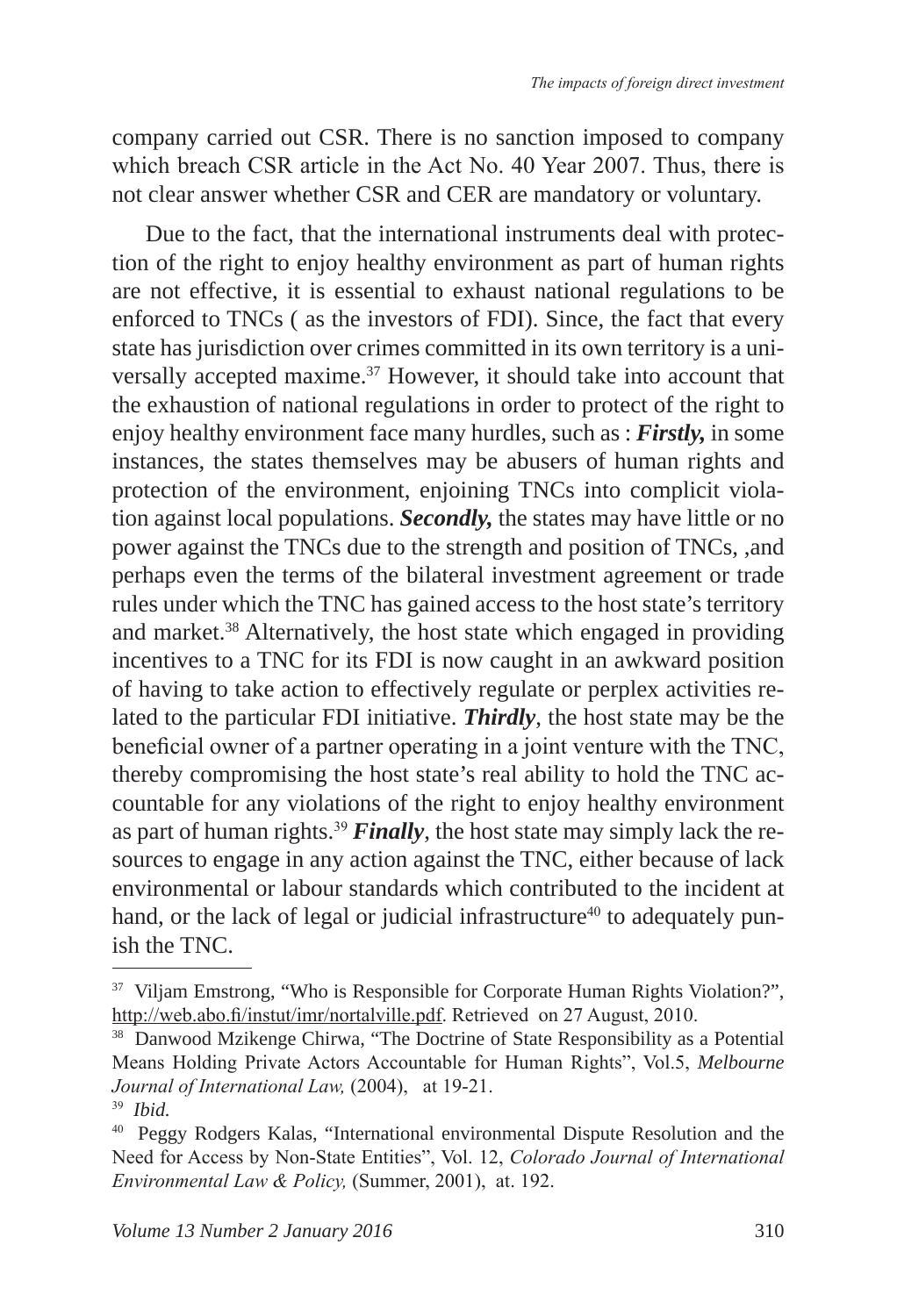It is submitted that is appropriate to have a good policy of FDI in Indonesia integrated with the other policies in environmental protection. Furthermore, it is important also to strengthen the national environmental regulations and FDI regulations to achive sustainable development. Thus, a good policy of FDI in order to address environmental degradation issues caused by FDI must be incorporated in the national regulations. Governments will be bound to create pressure on corporations if they are under public assessment.<sup>41</sup>

### C. THE POSITIVE IMPACT OF FDI IN INDONESIA

FDI in Indonesia Regulated in 1967 with the Act No. 1 Year 1967 regarding Foreign Direct Investment. Historically since 1967 the FDI in Indonesia increase steadily, however, in the Year 1980 s The FDI in Indonesia termendously increase. However, in the Year 0f 1997 When there is monetary crisis in Indonesia, cause the FDI in Indonesia turn down.<sup>42</sup> The FDI inIndonesia starts increase when the new Act of FDI had been issued in the Year of 2007 Act No. 25 Year 2007 regarding the Investment. Most Indonesian FDI in the form of Joint Venture based on efficiency seeking. There are some positive impacts of FDI to the host state, namely:

*First,* FDI which is done by TNCs can play a significant role in the development process of host economies and specifically may affect economic growth (and other dimensions of development) through three key mechanisms: *size* effects, *skill and technology* effects and *structural* effects. Size effects refer to the net contribution of FDI to the host country's savings and investment, thus affecting the growth rate of the production base. Most of the potential costs and benefits of foreign capital, however, result from more indirect effects of FDI either through the transfer of skills and technologies or through structural change in

<sup>41</sup> Zakia Afrin, "Foreign Direct Investment and Sustainable Development in the Least-Developed Countries", Vol. 10, *Annual Survey of International & Comparative Law,* (Spring, 2004), at 217.

<sup>42</sup> Anugrah Adiastuti," "Implementasi *Foreign Direct Investment* (FDI) di Indonesia (Sebelum dan Setelah diundangkannya Undang-Undang Nomor 25 Tahun 2007 Tentang Penanaman Modal), Pandecta Journal, Vol.6. No. 2, Juli 2011, http://journal. unnes.ac.id/nju/index.php/pandecta, Retrieved on 27 August 2015.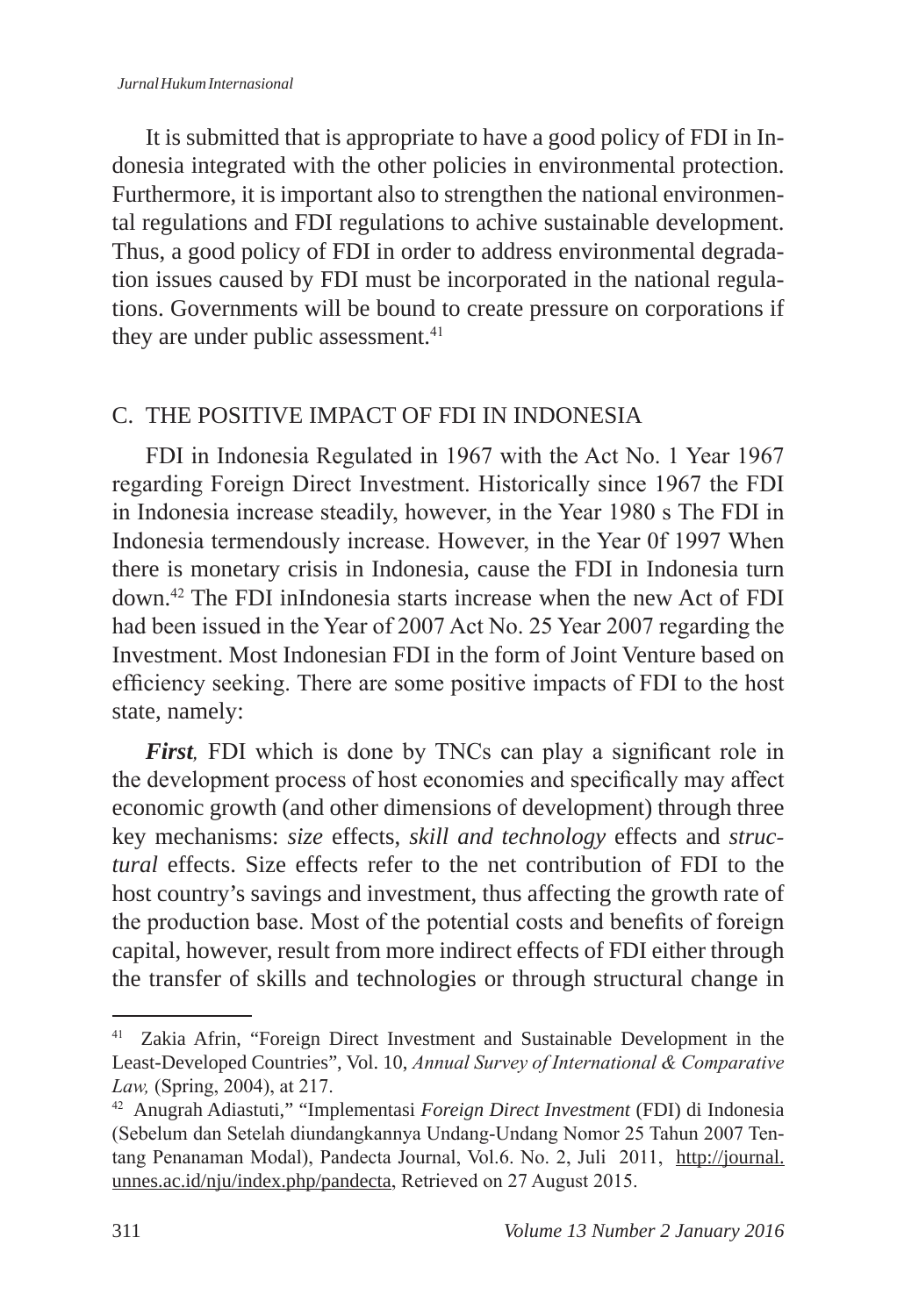markets (competition and linkages) <sup>43</sup>

*Second,* FDI can provide capital inflows, FDI can be a vehicle for obtaining foreign technology, knowledge, managerial skills, and other important inputs; for integrating into international marketing, distribution and production networks; and for improving the international competitiveness of firms and the economic performance of countries. However, neither inflows of FDI nor the benefits from such inflows are automatic. While more and more countries welcome inward FDI, increased attention is being given to policies that can enhance the development benefits of such investment. There is considerable variation in the "quality" of FDI, and the associated impact of such inflows on host countries. Similarly, some host country environments are less conducive to positive impacts from FDI, irrespective of the strategy or operational behaviour of TNCs. For example, weak domestic capabilities in a country hamper its ability to reap the benefits of inward FDI and limit knowledge spillovers.<sup>44</sup>

On the other hand, in countries with relatively inefficient domestic enterprises inward FDI may provide examples of best practice, spurring a rise in the productivity of local competitors. At the same time, it also risks crowding out domestic firms. In some situations, as when domestic enterprises are relatively uncompetitive, this may be desirable from an economic efficiency perspective. In other cases, crowding out may lead to increased market concentration. Anti-competitive behaviour and restrictive business practices on the part of TNCs ( the investor of FDI) may also result in welfare losses. The commercial interests of TNCs do not always coincide with a host country's developmental objectives, for example with regard to sourcing behaviour and reallocation of profits through transfer pricing practices.<sup>45</sup>

*Third,* performance requirements is among the range of policy options available to governments to optimize the good impacst of FDI in

<sup>43</sup> Fabienne Fortanier, " Foreign Direct Investment and Host Country Economic Growth: Does the Investor's Country of Origin Play a Role?" , http://unctad.org/en/ Docs/iteiit20072a2\_en.pdf, Retrieved 31 August 2015.

<sup>44</sup> *Ibid.*

<sup>45</sup> United Nations Conference On Trade And Development, "Foreign Direct Investment and Performance Requirements: New Evidence From Selected Countries", http://unctad.org/en/Docs/iteiit20072a2\_en.pdf. Retrieved on 31 August 2015.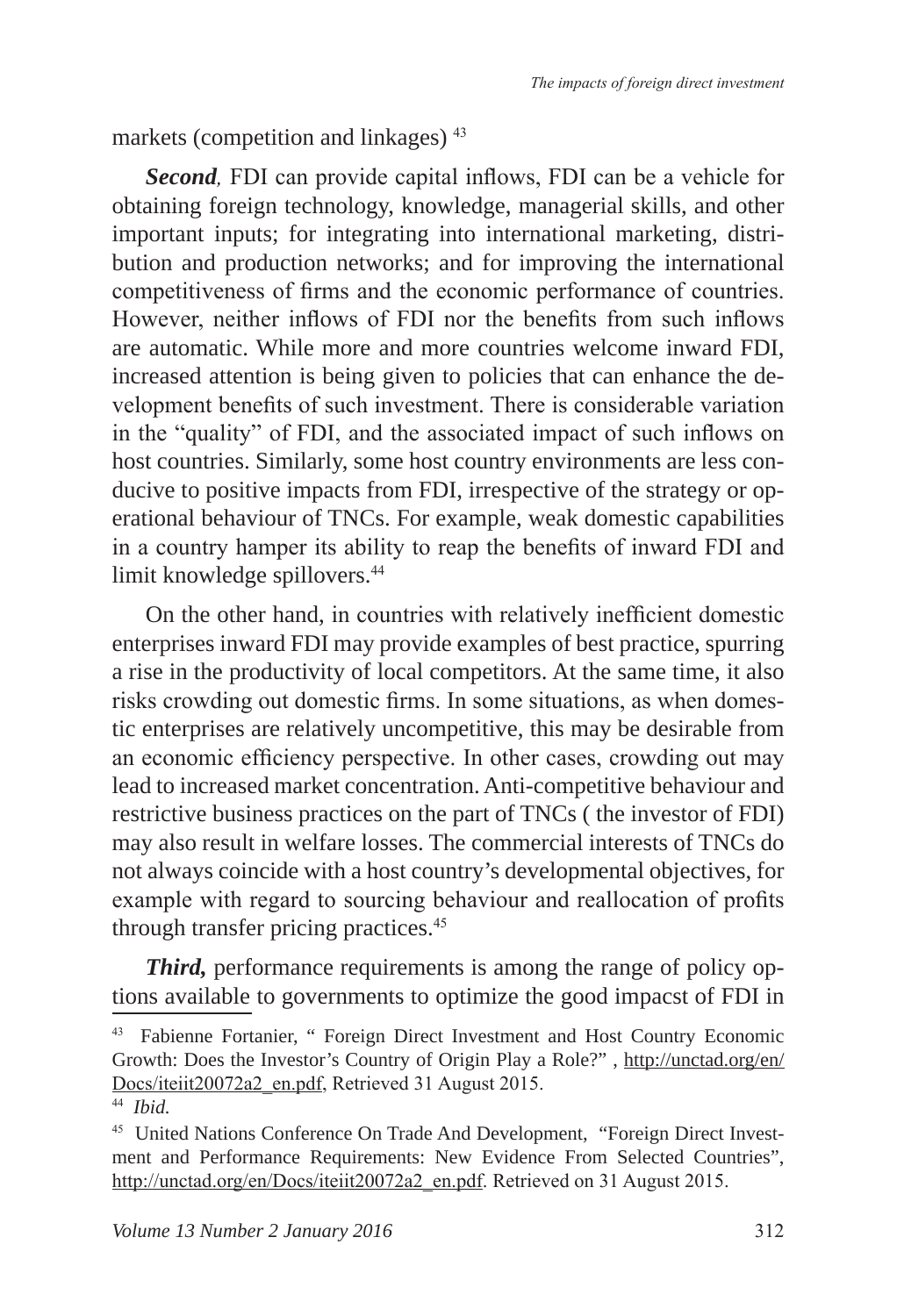the host state. The performance requirements. are stipulations, imposed on investors, requiring them to meet certain specified goals with respect to their operations in the host country. They have been used by developed and developing countries together with other policy instruments, such as trade policy, screening mechanisms and incentives, to enhance various development objectives. There are divergent views as regards the effectiveness of performance requirements to achieve this end. While some experts regard them as an essential instrument in a country's FDI policy package, others tend to argue that their impact on investments is at best limited and at worst costly and counter-productive.<sup>46</sup>

### D. THE IMPACT OF FDI TO THE PROTECTION OF ENVIRON-MENT IN INDONESIA

The impacts of FDI in Indonesia may cause positive and negative impacts to the protection of environment. However, based on the cases which occur in Indonesia, there are more negative impacts of FDI to the protection of environment rather than the positive impacts. For instance, FDI is operated in a wide range of pollution-intensive and hazardous industries that have products or processes that may harm the environment or negatively impact human health. Moreover, through FDI processes have shifted environmental pollution problems increasingly to developing and transitional countries.<sup>47</sup> Ideally, FDI should have a better record in relation to environmental, health, and safety concerns than local or local investor in developing countries, because FDI are larger than local investment, they can more readily absorb the costs of environmental controls and employ more qualified managers and better skilled workers.<sup>48</sup>

<sup>46</sup> *Ibid.*

<sup>47</sup> David Graham and Ngaire Woods, "Making Corporate Self-Regulation Effective in Developing Countries". http://www.elsevier.com/locate/worlddev. Retrieved on 29 August, 2010.

<sup>&</sup>lt;sup>48</sup> It is no doubt that TNCs have the potential for introducing environmentally sound technologies in host developing countries, their actual environmental impact will, however, depend on many factors, including: i) the sectors in which they invest, the age of their facilities, their strategies -i.e., market, resource, efficiency or assetseeking and the degree of export orientation of the investment (specially when the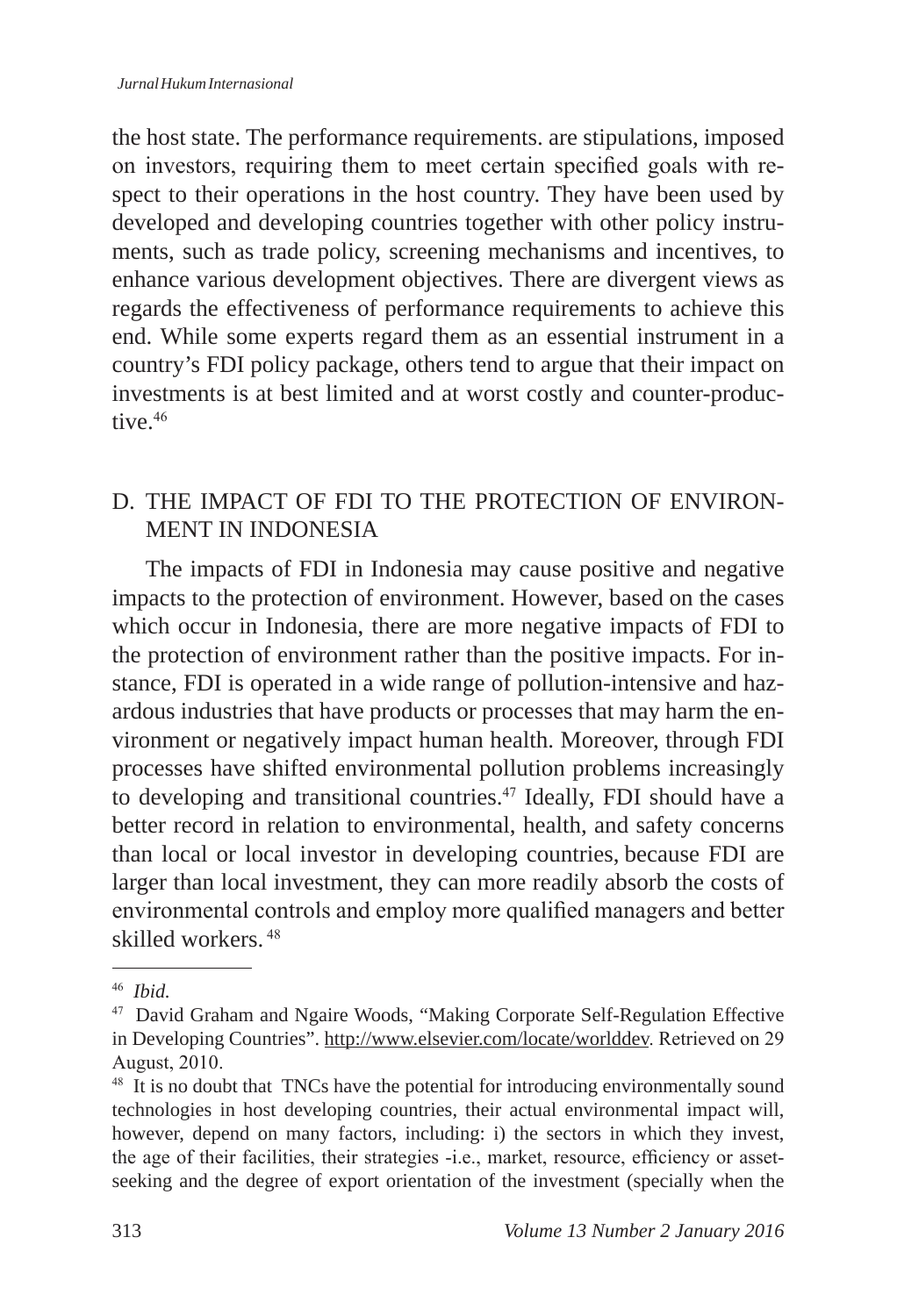Moreover, FDI should recognise the value of environmental management developments abroad and to have access to and the capacity to transfer modern environmental technology to their operations in developing countries. Hence, the performance of FDI may create a good image to their consumers. However, in practice, not all the FDI have a good performance. Since, several factors may induce or enable FDI to avoid national controls of environmental, health and safety matters, particularly in developing countries.49 It is worsen by the lower standard of protection of environment in the host state, even the host state policy does have a good policy to protect the environment. In the case of Indonesia, when the district has the authority to issue permit for mining activities, the policy of the district area is often not in accordance with the objective of sustainable development which is stipulated in the Environmental Management Protection Act.

On the other hand, in the case of protection of human rights, such as the rights to enjoy healthy environment has been reconized by Indonesian Constitution as part of human rights. FDI should be able to prevent or actively support the protection of human rights in the host states due to the great influence of FDI in the host states. However, in reality FDI does not support the protection of human rights in the host states, but it is very often FDI uses the government of the host states to support their interest<sup>50</sup> by violating the right to enjoy healthy environment as part of human rights in the host states directly or indirectly.

destination market is "environmentally-sensitive"); ii) their corporate environmental policies, their approach towards environmental management, and the magnitude and type of their linkages with domestic suppliers, clients and competitors; iii) the host country environmental regulations and their degree of enforcement and the role played by stakeholder groups such as nongovernmental organizations, consumers, workers and local communities; iv) home country regulations regarding the responsibility of MNCs shareholders for their overseas operations and the role played by third party lenders -for example, international financial institutions- in -reinforcing environmental standards as a condition of lending. See, Daniel Chudnousky and Andres Lopez, "TNCs and the Diffusion of Environmentally Friendly Technologies to Developing Countries". http://www.fund-on/org.ai/Descagas/tncs.pdf. Retrieved on 25 July, 2010.

<sup>49</sup> Joshua P.Eaton, *op.cit,* note 43 at. 262.

<sup>50</sup> Rebecca M. Bratspies, "Organs of Society: A Plea for Human Rights Accountabilityfor Transnational Enterprises and Other Business Entities". http://www1/cuny.edu/ law/faculty-staff/R Bradt SpiesPubs/organsociety.pdf . Retrieved on 27 August, 2010.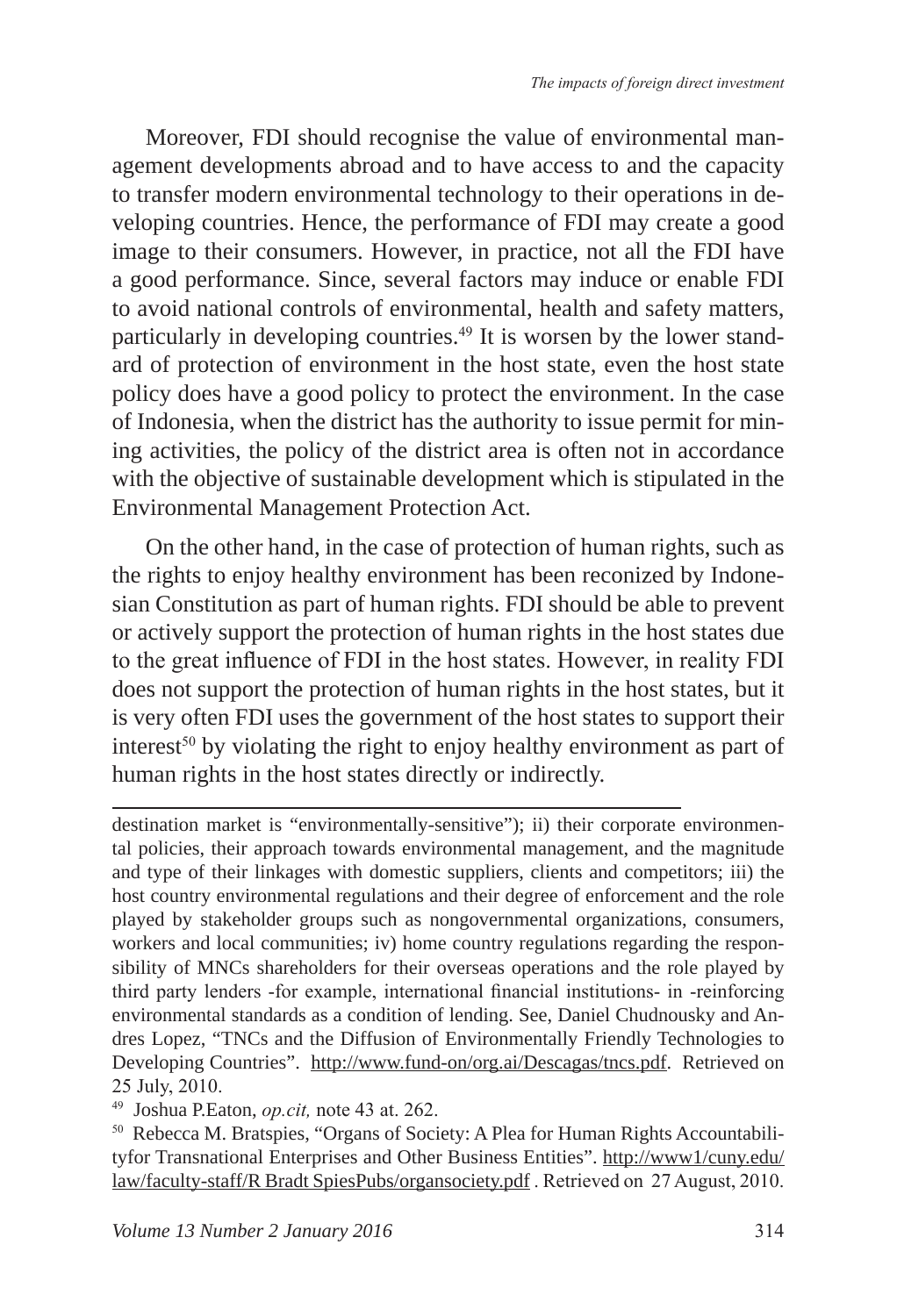While all of these considerations may have induced TNCs to perform above the levels of their local counterparts in developing countries, there still appears to be a gap between local and home country performance which is reflected in a failure to introduce new technologies to affiliated plants in developing countries. It has been alleged that TNCs are engaged in dumping outmoded environmental technologies in developing countries such as, in *Beanal v. Freeport-McMoran*, 51 a group of Indonesian citizens filed a class action suit under ATCA against a U.S. mining company claiming that mining operations in Irian Jaya, Indonesia, caused environmental torts, human rights abuses, and cultural genocide. 52 Thus, TNCs who have significant political power and authority should entail responsibility and liability, particularly direct liability for environmental degradations.

## **VI. THE CHALLENGES AND OPPORTUNITIES TO ENHANCE ENVIRONMENTAL PROTECTION IN INDONESIA**

Environmental protection in Indonesia is not only the responsibility of Indonesian government but it becomes the responsibility of all stakeholders including the business authors. The existence of FDI in Indonesia can be utilized by the Indonesian government to enhance protection of environment. Obviously, there will be many challenges how to materialize the participation of the bussiness authors including the foreign investors. However, there are many possibilities how to overcome the challenges become opportunities.

### **A. CHALLENGES TO ENHANCE ENVIRONMENTAL PROTEC-TION IN INDONESIA**

Economic growth that has been achieved by the Indonesian government is reflected in the National Medium‐Term Development Plan (hereinafter RPJMN 2010‐2014). Based on the result of RPJM demonstrated that economic growth in Indonesia increased significantly. FDI in Indonesia contributes to the economic growth in Indonesia, however,

<sup>51</sup> Peggy Rodgers Kalas, "International Environmental Dispute Resolution and the Need for Access by Non-State Entities" *Colorado Journal of International Environmental Law & Policy,* p. 195.

<sup>52</sup> *Ibid.*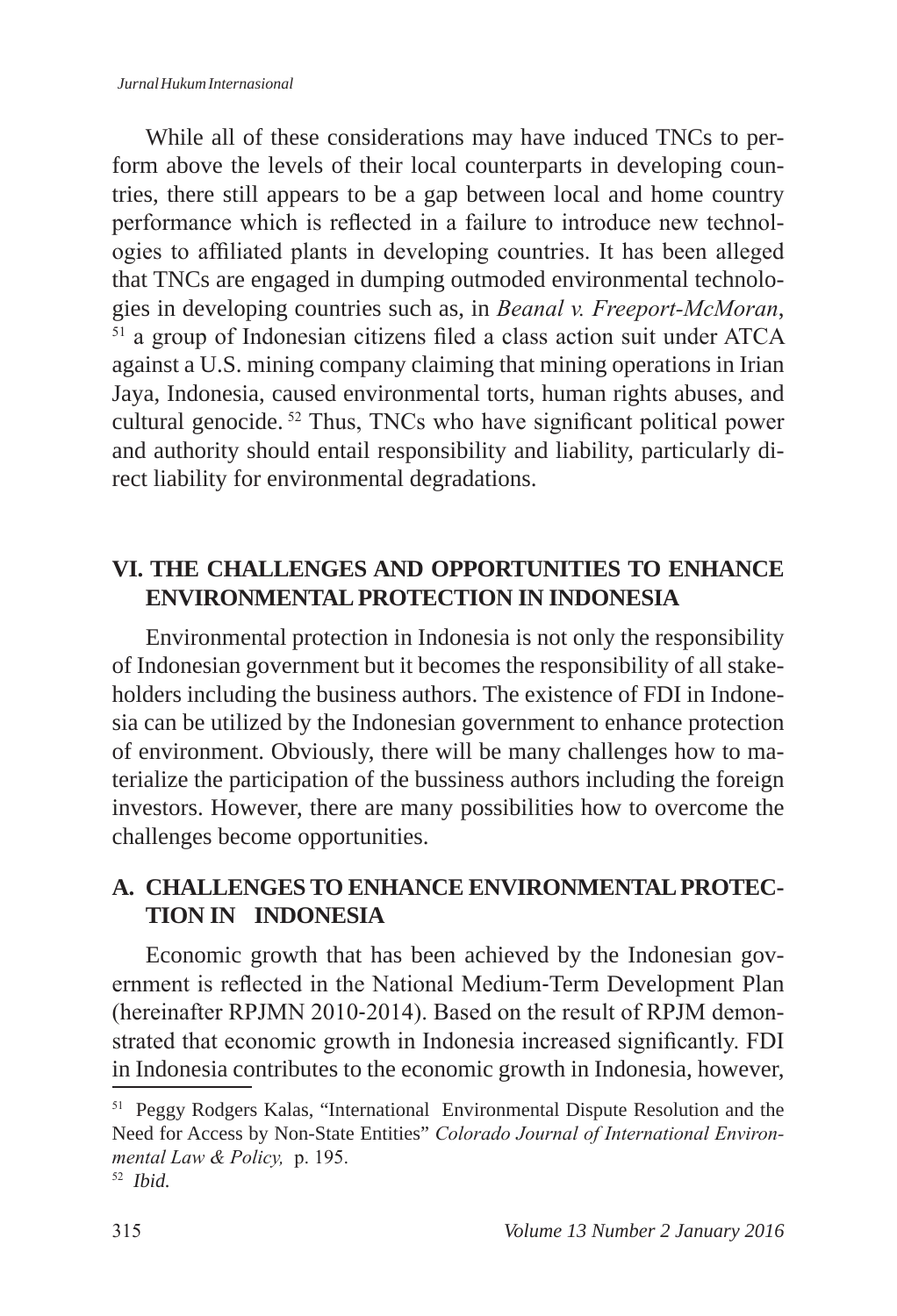FDI also contribute to the environmental challenges which are faced by Indonesian government. The activities which conducted by TNCs as the Investors of FDI in Indonesia in extraction of Indonesian natural resources may cause many environmental challenges in Indonesia, Based on the summary held by the Asian Development Bank (ADB). 2010,<sup>53</sup> the environmental challenges in Indonesia, such as:

*First,* Forest resources**.** Indonesia's forest area totaled 134 million hectares (ha) in2009—about 60% of the country's land area.2 From 1990 to 2008, actual forest cover decreased by 7.5%. The vast rainforest is a habitat for a wide diversity of species, and provides goods and services that are important in sustaining the country's water supply, agriculture, coastal fisheries, tourism, and livelihoods. Deforestation is thus a critical problem in Indonesia. Its far-reaching effects include a loss of biodiversity, desertification, flooding, food insecurity, and impoverishment of local communities whose incomes depend critically on the use of forest resources. Deforestation, specifically peatland conversion, is also the biggest source of greenhouse gas (GHG) emissions in Indonesia. The level of GHG emissions from forest and land conversion is estimated at 75% of the total national GHG emissions in Indonesia.

*Second,* Water resource degradation. Indonesia holds about 6% of the world's freshwater reserves and 21% of those in Asia and the Pacific. However, its water resources suffer from overuse, ill-defined water use rights, and poor surface water quality. Out of 35 rivers monitored in 2008 by the Ministry of Environment, 25 of them (or 71%) were classified as "polluted" to "heavily polluted". Many of the country's water resources are exploited unsustainably. Rivers are often used as a catchment for wastewater disposal from industries and waste from households. Extensive extraction of groundwater has resulted in seawater intrusion to aquifers. Domestic sewage remains largely untreated. Government spending for wastewater management accounts for less than 0.1% of total government spending. With most households depending on poorly maintained septic tanks for their sewage disposal, ground-

<sup>53</sup> This summary is based on Asian Development Bank (ADB). 2010. *Indonesia: Country Environment Note*. Draft. http://serd-ino.adb.org); World Bank. 2009. *Investing in a More Sustainable Indonesia*. Jakarta; and ADB. 2010. *Indonesia: Critical Development Constraints*.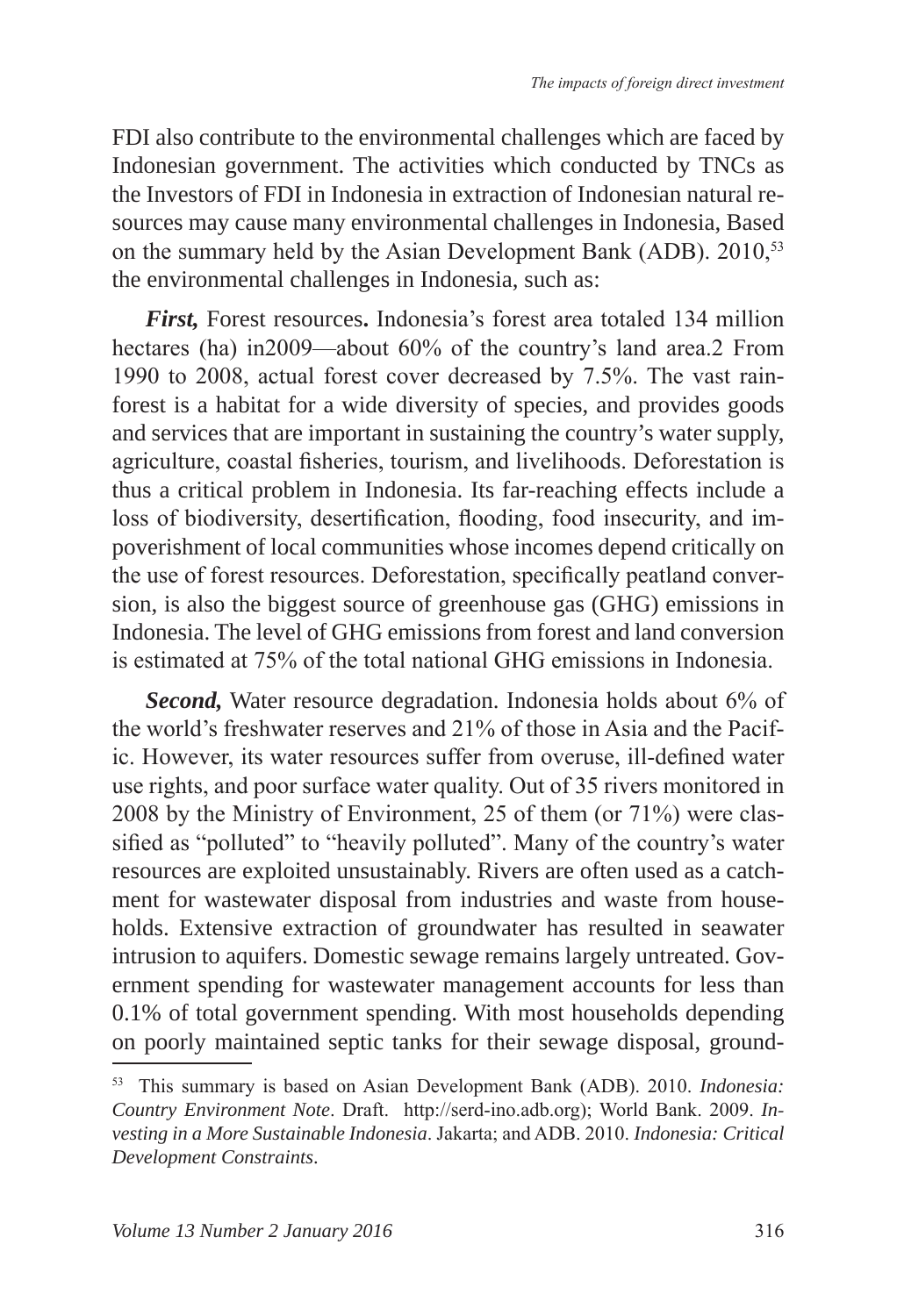water in urban areas also suffers from a high degree of contamination.

*Third,* Urban waste management. Water quality degradation from industrial sources and urban settlements continues to be a problem. Solid waste from households and commercial operations suffers from poor collection and disposal solutions. Only some 20% of 33.5 million tons/year of solid waste produced from Indonesia's households are collected by local garbage collection services. Urban air pollution is an issue in major metropolitan cities, especially Jakarta. Although some attention has been placed on reducing lead in gasoline and improved emission controls from motor vehicles, only better (and cleaner) urban mass transportation systems can provide a meaningful breakthrough to reduce air pollution. Indoor air pollution is a major health threat to many poor Indonesians, as 44% of the country's households continue to use biomass fuel for cooking.

*Fourth*, Environment and natural resource institutions and capacity. Since 2000, Indonesia has devolved many environment and natural resource management authorities to 495 districts and municipalities and 33 provinces, each with their own institutions. This devolution of authority has left ministries at the national level with largely a role in developing national policies; preparing technical guidelines and standards (norms, standards, procedures, and criteria); and supervising implementation at the local level. As a result, an intricate web of institutions and authorities exists around the environment, natural resources, and climate change areas. Overlapping and conflicting legislation at the national and local levels, lack of human resource capacity and budget allocation for management of environment and natural resources at the local level, poor quality environmental data, and lack of awareness and understanding of the environment among the public and government officials have contributed to the lack of enforcement of environment laws and improvement of environmental quality.*Fifth,* Weak Environmental Governance and Institution. Indonesian legislation within the environmental and natural resources management fields is extensive and detailed but lacks common vision and established policies. The country faces many constraints in its efforts to improve environmental regulations and policy and their application. Lack of clear mandates between central and regional governments often leads to contradictory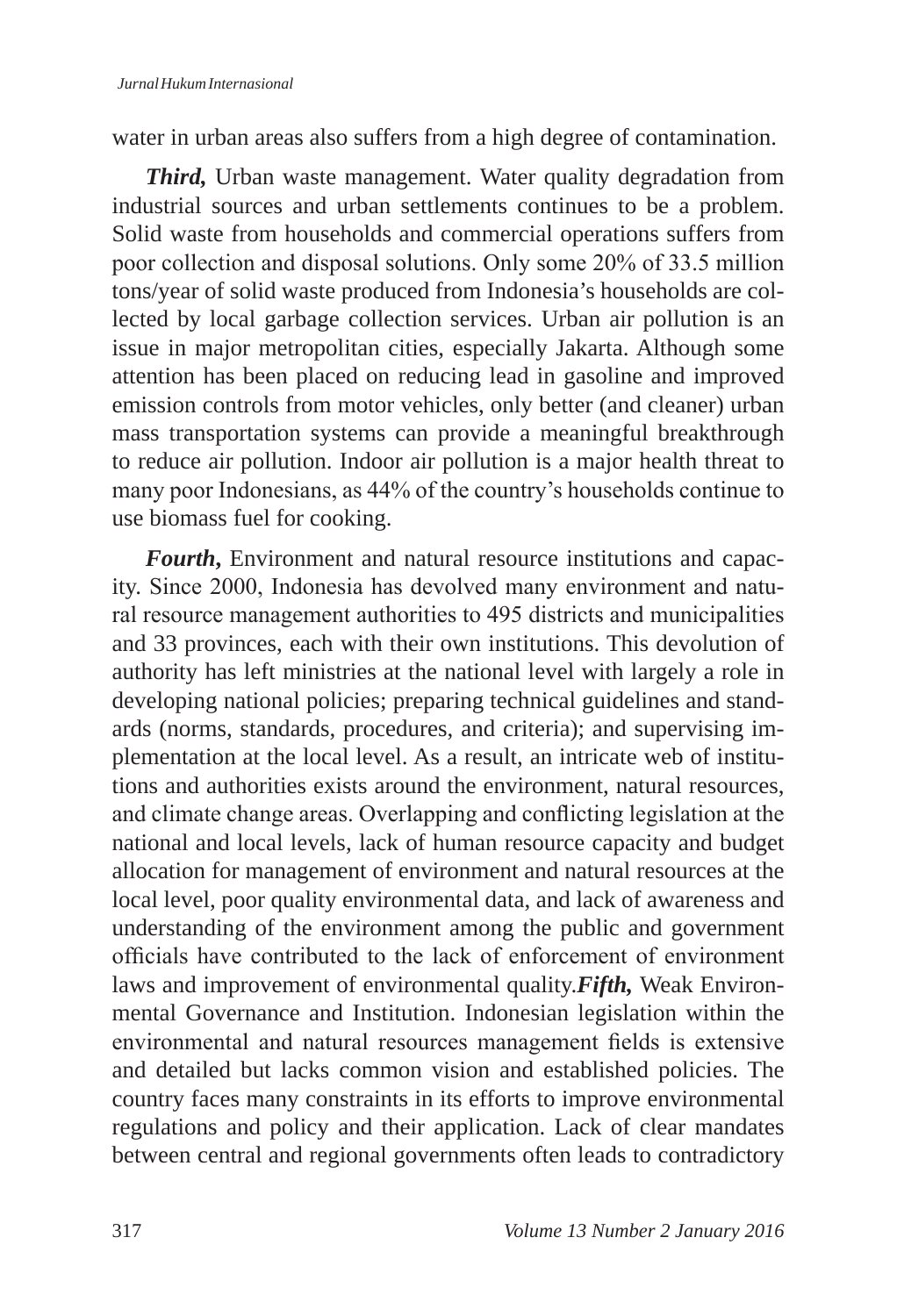and overlapping regulations. Lack of funds made available for environmental protection, corruption amongst officials, weak enforcement, lack of follow up on prosecution, lack of technical capability especially in local government, and perverse economic incentives all lead to overexploitation of natural resources and environmental pollution.<sup>54</sup>

### B. OPPORTUNITIES TO ENHANCE ENVIRONMENTAL PRO-TECTION IN INDONESIA

There are many factors that can be used by the goverment of Indonesia to enhance environmental protection in Indonesia. Based on the long experience of facing many challenging on environmental protection, the Indonesian government presently are able to design a policies and provide legal protection to the right of healthy environment as part of human right which is stipulated in Indonesian Contitution. Indonesia as a sovereign state has authority to involve foreign investors in Indonesia to participate in the protection of environment in Indonesia to achieve sustanable development in Indonesia.

Consequently, it is importance to have a good policy and also a good planning how to overcome the challenges. It is bear in mind that Indonesia has an abundance of natural resources, its strategic geographical situation, its ideal demographic structure, its diverse and strong cultural resources, and its human resources contribute to an infinite potential and creativity. Based on the environmental challenges that presented previously, there are some opportunities that can be carried out by Indonesian government to achieve the national objective which is stipulated in Article 33 (4) the 1945 Constitution of the Republic of Indonesia. The opportunities that can be obtained by the Indonesian government as, followed:

*Firstly,* Indonesian government throught the Ministry of Environment and Forestry has already made many changes of environmental management and environmental protection policies in Indonesia. The

<sup>54</sup> Departement of Economic, University of Gothenburg, Indonesia Environmental and Climate Change Policy Brief

http://www.sida.se/globalassets/global/countries-and-regions/asia-incl.-middle-east/ indonesia/environmental-policy-brief-indonesia.pdf. Retrieved, 3 September 2015, at 4.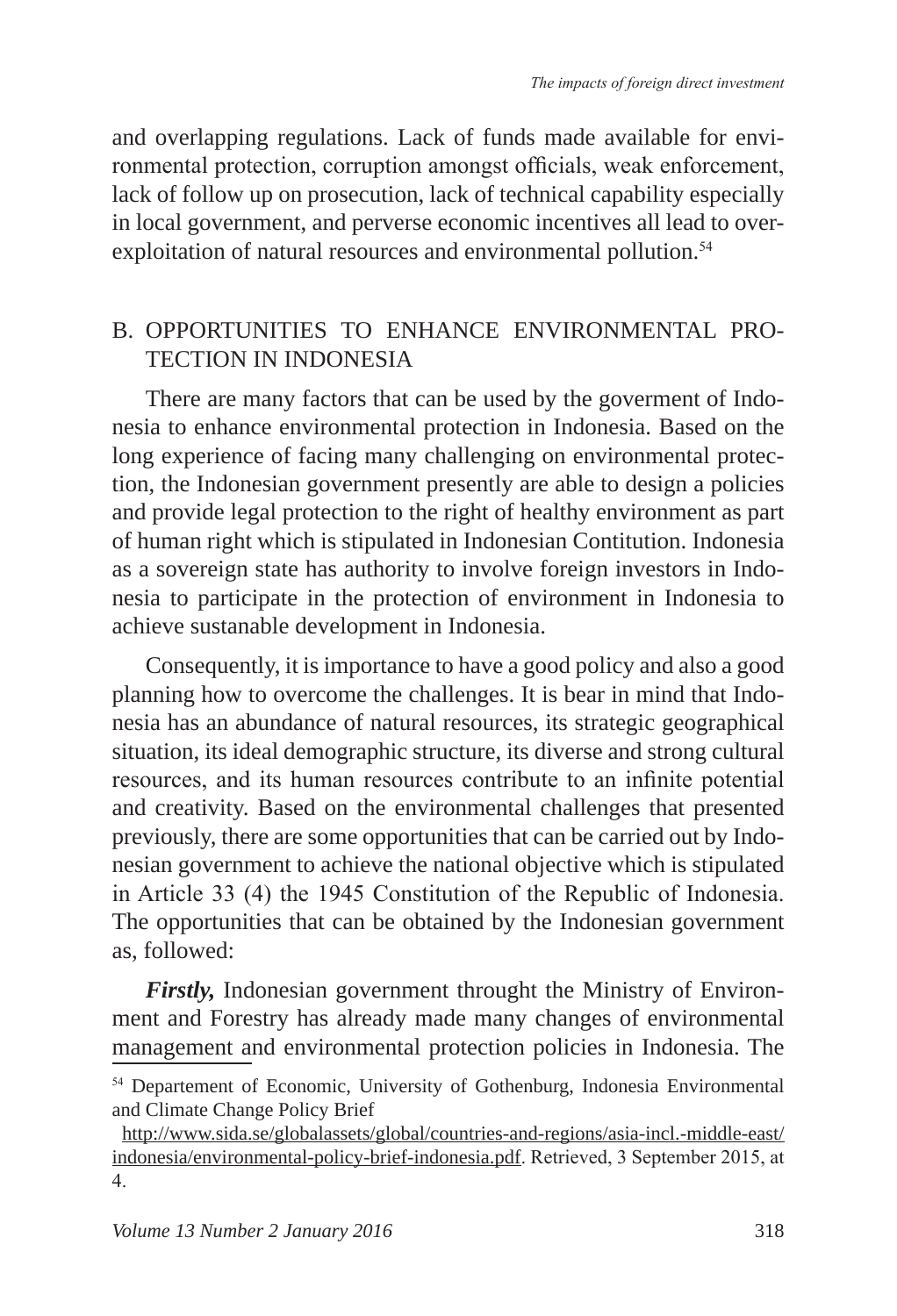Ministry of Environment and Forestry has along history to encourage companies to participte to the protection of environmen (It started before there is a merger between the Ministry of Environment and the Ministry of Forestry). One of the programme which held by the Ministry is Indonesia's Program for Pollution Control, Evaluation, and Rating (PROPER) is a national-level public environmental reporting initiative which may effect the performance of companies . <sup>55</sup> By doing the programme, the companies will comply with all the requirements which are stiplated in the PROPER.

*Secondly*, the use of sustainable natural resources to achieve sustainable development in Indonesia has become the vision and mission of various ministry in Indonesia. Each Ministry has its own vision and mission to be achieved. , such as the ministry of Industry, Ministry of Economic Affairs, Ministry of Energy and Mineral Resources, Ministry of Planning and Development (BAPENAS) has already designed the green growth programme<sup>56</sup> that has to be coordinated by each Ministry and they also have their priority programme to materialise green growth in Indonesia. The abundant natural resources could constitute a solid basis for economic development and poverty reduction in Indonesia, provided there is good governance at all levels, effective regulatory frameworks, rigorous environmental and social safeguards, redistribution of wealth and the protection of rights. $57$ 

*Thirdly,* after decentralization, the relationship between the sectoral ministries and the regional authorities are more collaborative than topdown as the communities recognize their increased power and leverage they have to have their voices heard. If the central government wants to continue to curb conflict, the rights of the traditional peoples demand-

<sup>55</sup> Parameeta Kanungo and Magüi Moreno," Indonesia's Program for Pollution Control, Evaluation, and Rating (Proper), Retrieved from http://siteresources.worldbank. org/INTEMPOWERMENT/Resources/14825\_Indonesia\_Proper-web.pdf, Retrieved on 27 April 2015.

<sup>&</sup>lt;sup>56</sup> Secretary Ministry of Planning and Development and Global Green Growth Institute, "Green Growth Program 2013-2014". Retrieved from http://www.greengrowthknowledge.org/sites/default/files/4D\_Bappenas.pdf, Retrieved on 24 April 2015.

<sup>&</sup>lt;sup>57</sup> Department of Economic, University of Gothenburg" Indonesia Environmental and Climate Change Policy Brief", at 5. http://www.sida.se/globalassets/global/ countries-and-regions/asia-incl.-middle-east/indonesia/environmental-policy-briefindonesia.pdf . Retrieved 3 September 2015.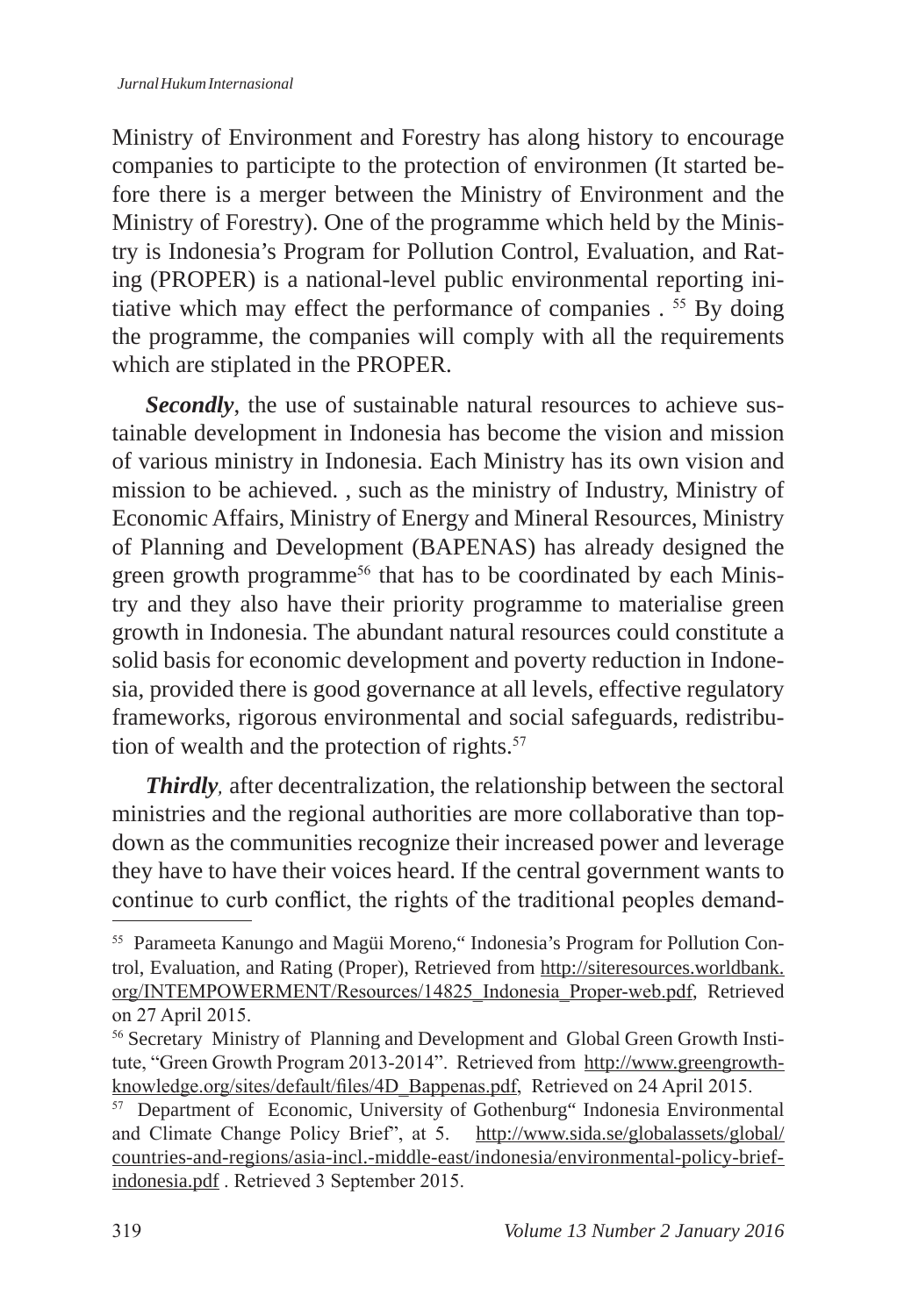ing a community-based approach to natural resource management must be respected. The Government of Indonesia has to have a willingnes to enforce regarding the mandatory obligation for the Companies engage in natural resources to conduct CSR and CER, in order to empowering the sosiety and also to participate in the environmental protection.

*Fourthly,* the opportunity to maintain protection of the environment are carried out by various institution in Indonesia that has been mandated in the Long Term Development Plan. Since 2000, Indonesia has devolved many environment and natural resource management authorities to 495 districts and municipalities and 33 provinces, each with their own institutions. This devolution of authority has left ministries at the national level with largely a role in developing national policies; preparing technical guidelines and standards (norms, standards, procedures, and criteria); and supervising implementation at the local level. <sup>58</sup>

*Fifthly*, presently there are many Greenfield industry in Indonesia which carried out by TNCs in Indonesia. Thus, the government of Indonesia may issue policy how to utilize Green field industry in Indonesia to achieve sustainable economic growth in Indonesia, since there is interdependency between the sustainability of environment and the sustainability of economic growth. It is becomes the opportunities to materialize green growth to achieve sustainable development, the Indonesian government adopted many regulations to regulate this matter, in order to provide clear legal basis to enforce the law. This also conforms with one of the values and principles of the United Nations Millennium Declaration, namely respect for nature. <sup>59</sup>

### **VII. CONCLUSION**

FDI has a great power to affect a state's social and economic policies. Foreign Investors in the form of TNCs could use its power to positively influence a country's protection of the environment by refusing to invest in or deal with violation of environment standards. In practice the FDI in Indonesia formerly violate the protection of environment. The activities which done by the TNCs often cause environmental pollution

<sup>58</sup> Parameeta Kanungo and Magüi Moreno, *op.cit*, note 58.

<sup>59</sup> Article 6 of the United Nations Millennium Declaration.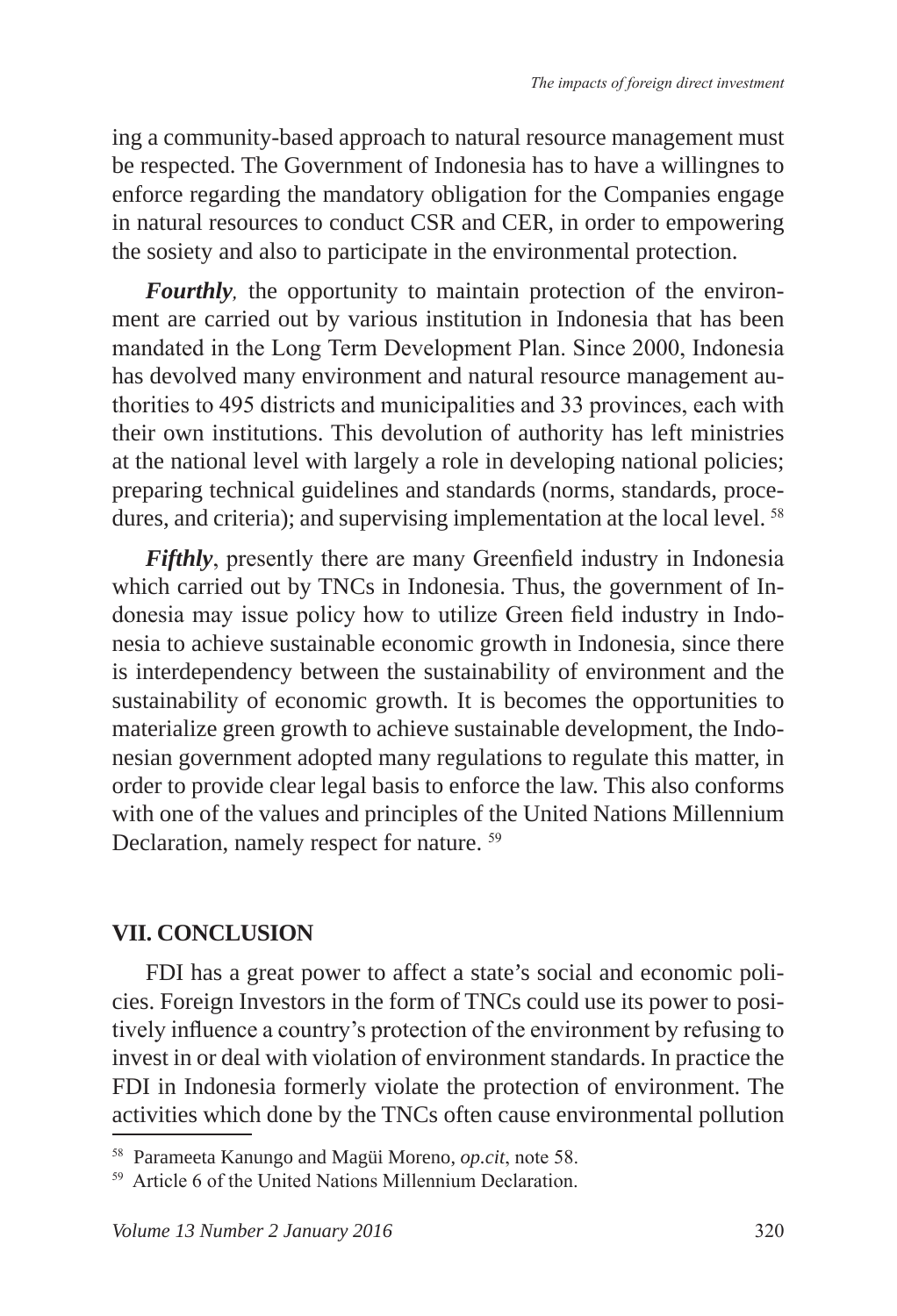and environmental degradation, such as, in the mining activities and other extraction of natural resources in Indonesia.

In Indonesia context, the Indonesian economic growth enhances significantly during the second stage of the Medium Term Development Plan. The economic growth in Indonesia is triggered by the inflow of FDI in Indonesia. However, instead of the negative impacts of FDI in Indonesia, the FDI also contribute to the protection of environment by implementing Corporate Environmental responsibility and also participate in PROPER programme. The Indonesian government has made many changes of environmental protection by using economic instruments to encorage companies to protect the environment to achieve sustainable development in Indonesia. climate and attract FDI.

### **REFERENCES**

- A Guide to the Global Compact: A Practical Understanding of the Vision and Nine Principle http://www.unglobalcompact.org/content/Public\_Documents/gcguide. pdf. Retrieved on October 2010.
- Addo Michael K, "Human Rights Perspective of Corporate Groups", vol. 37, *Conn. ecticut Law Review,* (Spring, 2005).
- Afrin Zakia, "Foreign Direct Investment and Sustainable Development in the Least-Developed Countries", Vol. 10, *Annual Survey of International & Comparative Law,* (Spring, 2004).
- Anugrah Adiastuti," "Implementasi *Foreign Direct Investment* (FDI) di Indonesia (Sebelum dan Setelah diundangkannya Undang-Undang Nomor 25 Tahun 2007 Tentang Penanaman Modal), Pandecta Journal, Vol.6. No. 2, Juli 2011, http:// journal.unnes.ac.id/nju/index.php/pandecta, Retrieved on 27 August 2015.
- Asian Development Bank (ADB). 2010. *Indonesia: Country Environment Note*. Draft. http://serd-ino.adb.org); World Bank. 2009. *Investing in a More Sustainable Indonesia*. Jakarta; and ADB. 2010. *Indonesia: Critical Development Constraints*.
- Atkins Rebecca Kathleen, "Multinational Enterprises and Workplace Reproductive Health: Extending Corporate Social responsibility", Vol. 40, *Vanderbilt Journal of Transnational Law*. (January, 2007).
- Banga Rashmi, " Impact of Government Policies and Investment Agreements on FDI Inflows " Retrieved from http://icrier.org/pdf/WP116.pdf 22 August 2015.
- Bratspies Rebecca M., "Organs of Society: A Plea for Human Rights Accountabilityfor Transnational Enterprises and Other Business Entities". http://www1/cuny. edu/law/faculty-staff/R Bradt SpiesPubs/organsociety.pdf . Retrieved on 27 August, 2010.
- Burt Eric M. , "Developing Countries and the Framework for Negotiations on Foreign Direct Investment in the World Trade Organization", http://digitalcommons.wcl. american.edu/cgi/viewcontent.cgi?article=1401&context=auilr. Retrieved on 22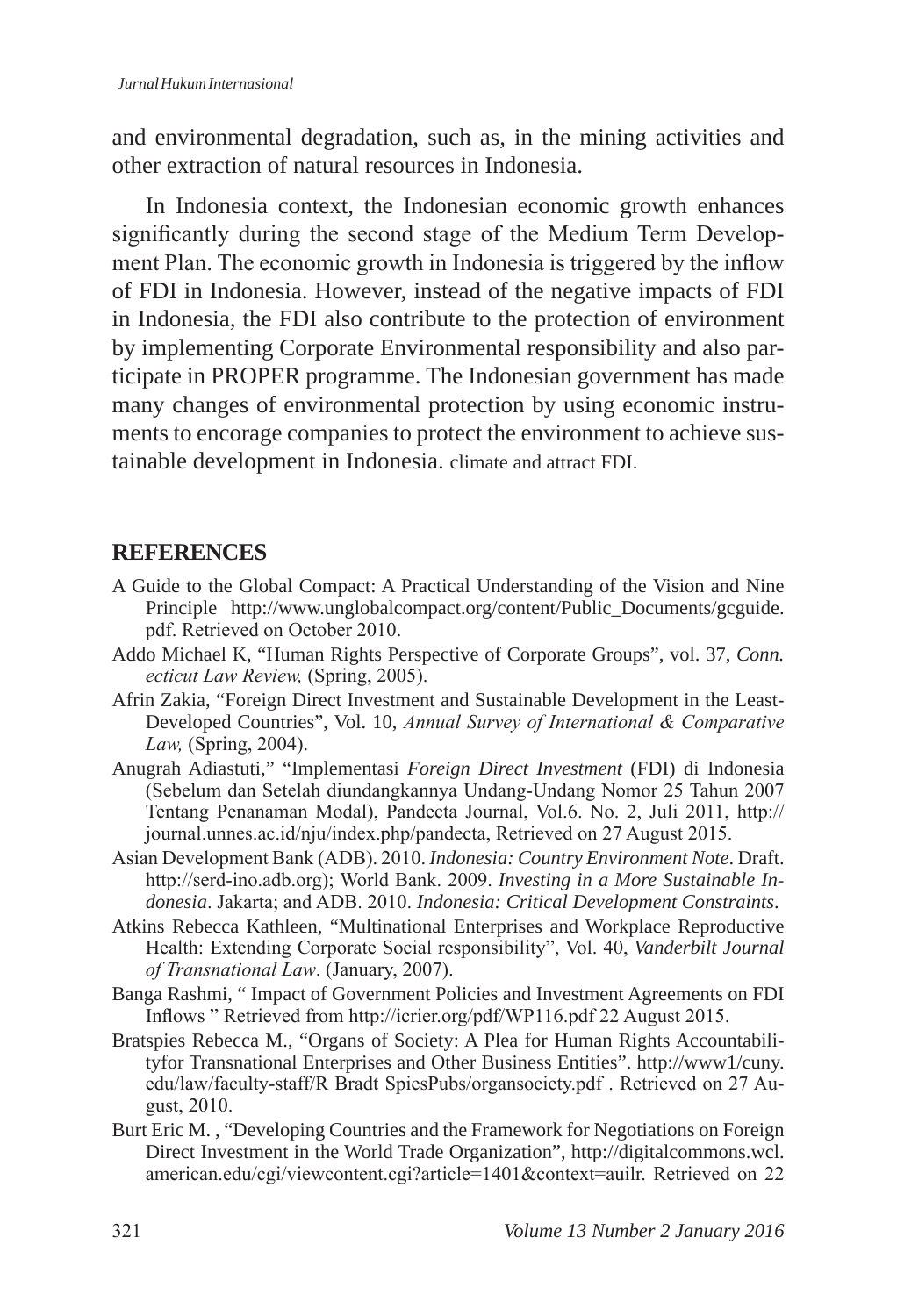August 2015.

- Chirwa Danwood Mzikenge, "The Doctrine of State Responsibility as a Potential Means Holding Private Actors Accountable for Human Rights", Vol.5, *Melbourne Journal of International Law.* (2004).
- Department of Economic, University of Gothenburg" Indonesia Environmental and Climate Change Policy Brief", at 5. http://www.sida.se/globalassets/global/countries-and-regions/asia-incl.-middle-east/indonesia/environmental-policy-briefindonesia.pdf . Retrieved 3 September 2015.
- Deva, Surya "Global Compact: A Critique of the U.N's 'Public Private' Partnership for Promoting Corporate Citizenship", vol. 34, *Syracuse Journal of International Law & Comparative,* (Fall. 2006).
- Edwards Teresa , " The Relocation of Production and Effects on the Global Community", *Colo. J. Int'l Envtl. L. & Pol'y*, Vol. 13 (Wnter 2992), ( 183- 207)

Emstrong Viljam, "Who is Responsible for Corporate Human Rights Violation?", http://web.abo.fi/instut/imr/nortalville.pdf. Retrieved on 27 August, 2010.

Erman Rajagukguk, *Hukum Investasi di Indonesia, Anatomi Undang-Undang No. 15 tahun 2007 Tentang Penanaman Modal,* Fakultas Hukum Universitas Al-Azhar Indonesia, Jakarta, 2007

Federal Department of Economic Affairs, Swiss Economic Cooperation and Development " Indonesia Country Strategy 2013-2016". Retrieved www.seco-**cooperation**.admin.ch/.../index.html? , Retrieved on 24 April 2015.

Fortanier Fabienne, " Foreign Direct Investment and Host Country Economic Growth: Does the Investor's Country of Origin Play a Role?" , http://unctad.org/en/Docs/iteiit20072a2\_en.pdf, Retrieved 31 August 2015.

- Graham David and Woods Ngaire, "Making Corporate Self-Regulation Effective in Developing Countries". http://www.elsevier.com/locate/worlddev. Retrieved on 29 August, 2010.
- Halpern Iris, Tracing the Contours of Transnational Corporations' Human Rights Obligations in the Twenty-First Century", Vol 14, *Buff. Hum. Rts. L. Rev.*(2008), at 136-137. (129-199).
- Kalas, Peggy Rodgers "International environmental Dispute Resolution and the Need for Access by Non-State Entities", Vol. 12, *Colorado Journal of International Environmental Law & Policy,*(Summer, 2001).
- Khor Martin, "Globalisation and the Crisis of Sustainable Development". http://www. er.uqaus.ca/nobel/oei/gouvernance/docs/Khor.pdf. Retrieved on 4 August, 2010.
- Kinley David, Nolan Justine and Zerial Natale, "The Politics of Corporate social Responsibility: Reflections on the United Nations Human rights Norms for Corporation". http://www.unctad.org/en/docs/iteirf 2005\_en.pdf . Retrieved on 24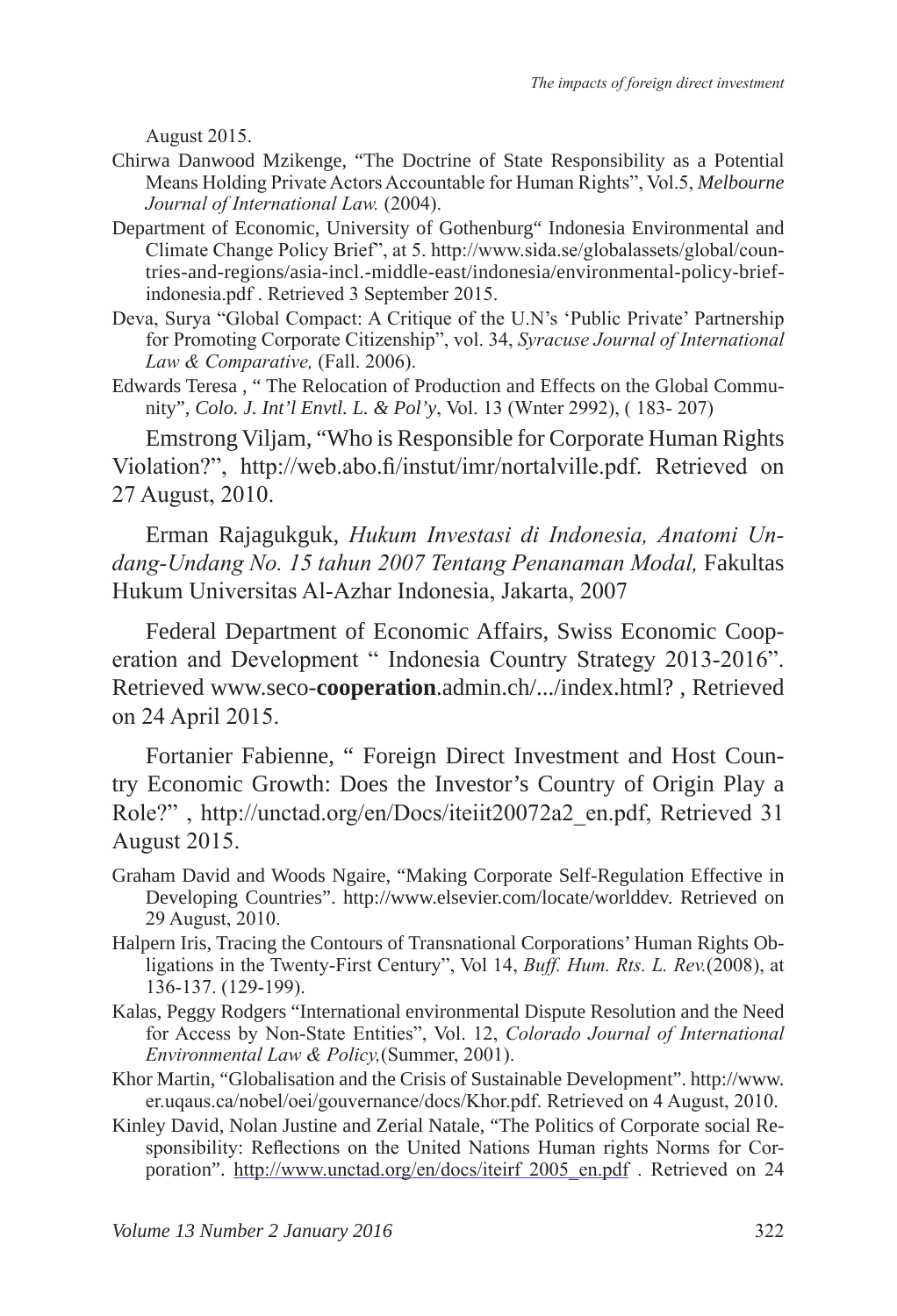August, 2010.

- Meyer William H. and Stevanova Boyka, "Human Rights, the UN Global Compact, and Global Governance", Vol. 34, *Cornell International Law Journal.* (2001).
- Miranda, Lilian Aponte "The Hybrid state-Corporate Enterprises and Violation of Indigenous Land Rights: Theorising Corporate Responsibility and Accountability under International Law", vol. 11, *Lewis&Clark.Law Review.* (Spring, 2007).
- Murphy Sean D, "Taking Multinational Code of Conduct to the Next Level", vol. 43, *Columbia Journal of Transnational Law,* (2005).
- Ochoa Christiana, "Advancing the Language of Human Rights in A Global Economic Order: An Analysis of Discourse", Vol. 23, *Third World Law Journal*, (Winter, 2003).
- Osheonebo Evaristus, "The UN Global Compact and accountability of Transnational Corporations Separating Myth from Reality", Vol. 19, *Fla.J.Int'l L.*, (April, 2007).
- Parameeta Kanungo and Magüi Moreno," Indonesia's Program for Pollution Control, Evaluation, and Rating (Proper), Retrieved from http://siteresources.worldbank. org/INTEMPOWERMENT/Resources/14825\_Indonesia\_Proper-web.pdf, Retrieved on 27 April 2015.
- Piccioto Sol, "Rights, Responsibilities and Regulation of International Business", Vol. 42, *Columbia Journal of Transnational Law.* (2003).
- Riberio, Gustavo Verreira "Navigating the Turbulent Water's Connecting the World Trade Organisation and Corporate Social Responsibility", vol. 16, *Indiana Journal of Global Legal Study,* (Winter, 2009).
- Salamudin*, Penjajahan dari Lubang Tambang, Temali Modal Asing, Utang dan Pengerukan Kekayaan Tambang di Indonesia,* In-Trans Publishing, Malang, 2011.
- Sands Philippe, *Principles of International Environmental Law, Second Edition*, Cambridge University Pressm United Kingdomm 2003.
- Secretary Ministry of Planning and Development and Global Green Growth Institute, "Green Growth Program 2013-2014". http://www.greengrowthknowledge.org/ sites/default/files/4D\_Bappenas.pdf, Retrieved on 24 April 2015.
- Segerlund Lisbeth, "Thirty Years of Corporate Social Responsibility within the UN: From Code of Conduct to Norm". http://archive.sgir.cu/upload/Segerlund\_thirty years of corporate.pdf. Retrieved on 22 August, 2010.
- Sheffer Megan Wells " Bilateral Investment Treaties: A Friend or Foe to Human Rights?", Vol. Vol.39, Denv. J. Int'l L. & Pol'y, (Summer, 2011).
- Sri Adiningsih ed all, "Sustainable Development Impacts of Investment Incentives: A Case Study of the Chemical Industryin Indonesia", http://www.iisd.org/tkn/pdf/ sd\_investment\_impacts\_indonesia.pdf. Retrieved 31 August 2015.
- Tulus T.H. Tambunan, " Inward FDI in Indonesia and Its Policy Context, 2013", at 6. Retrieved on 31 August 2015. http://ccsi.columbia.edu/files/2014/03/Indonesia-IFDI - 5 Nov 2013 - FINAL 01.pdf. Retrieved on 31 August 2015.
- U.N. Doc. E/CN.4/Sub.2/2003/12/Rev.2 (2003)
- United Nations Conference On Trade And Development, "Foreign Direct Investment and Performance Requirements: New Evidence From Selected Countries", http:// unctad.org/en/Docs/iteiit20072a2\_en.pdf. Retrieved on 31 August 2015.
- Voigt Cristina, *Legal Aspects of Sustainable Development as A Principle of Interna-*